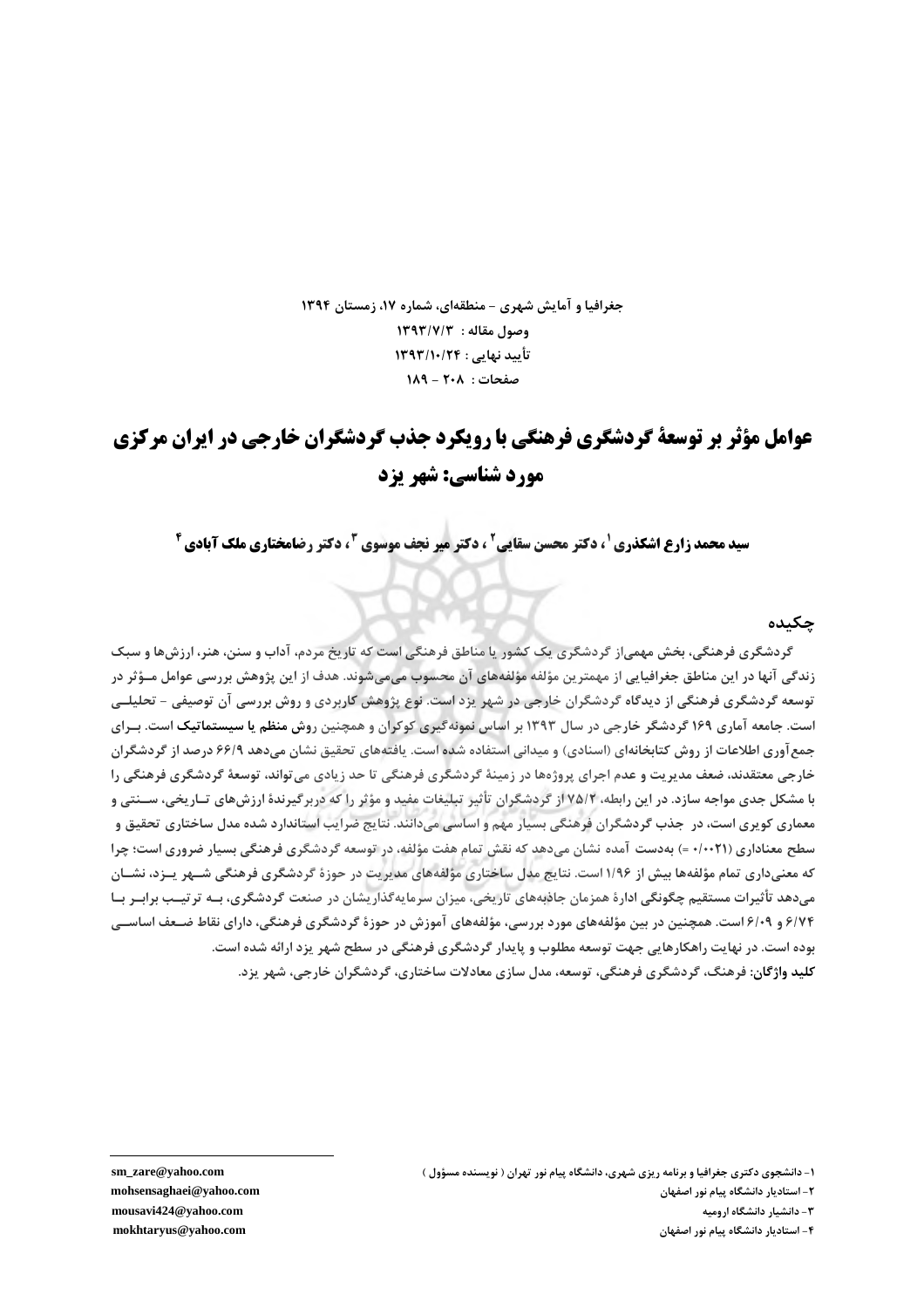جشنواره ها، كنسرت ها، فرهنگ عامـه، تئـاتر، سـينما، سنت ها و آداب و رسوم، لباس، دین، غذاها، زبان، هنـر و صنايع دستي است (Celik,2001: 63). برخي استدلال می کنند که بخش عمدهٔ گردشگری، گردشگری میـراث فرهنگی است؛ چرا که کل این گردشگری شامل مـردم در یک محیط با میراث فرهنگی و تاریخی متنوع است (Simmonds,2014: 21). در ایسن راستا، برای توسعه گردشگری فرهنگی، یک شهر باید بیش از یـک امتیـاز داشته باشد تـا بتوانـد افـراد بيشـترى را جـذب كنـد؛ امتیازاتی مانند: فرهنگ، تاریخ، زندگی شـبانه، فرصـت خرید، جاذبههای گردشگری عمومی و غیره (موسوی و باقری کشـکولی،۱۳۹۲: ۱۶). فرهنـگ و گردشـگری، ارتباط متقابل سودمندی دارند که می توانند جذابیت و رقابت بين مناطق و كشورها را تقويت كننـد. فرهنـگ، به طور فزاینده یک عنصر مهـم محصـول گردشـگری است که در بازار جهانی متراکم امروزی در جذب گردشگران نقش بسیار زیادی دارد. از سوی دیگر، گردشگری یک ابزار مهـم در ارتقـای سـطح فرهنـگ و ايجاد درآمد است كه مي تواند ميراث فرهنگي، توليـد و خلاقيت فرهنگي را حمايت و تقويت كنـد ( Richards, 46 :2007)؛ بنابراین، ایجاد یک رابطهٔ بسیار قـوی بـین گردشگری و فرهنگ می تواند بـه مقصـدهای فرهنگـی گردشگری برای تبدیل شدن به مکانهایی جـذابتـر و رقابتی بهعنوان مکان هایی برای زندگی، بازدیـد، کـار و سرمايه گذاري كمك نمايد (Arzeni, 2009: 39). در اين راستا، شهر یزد بهعنوان شهری باستانی و بهره یافتــه از فرهنگی کهن، دارای میـراث فرهنگـی غنـی بـهعنـوان محصولات گردشگری فرهنگی است (افشار،۲۴:۱۳۷۱). این شهر به عنوان اوّلین شهر خشت خام و دوّمین شهر تاریخی دنیا با برخوردار بودن از ارزشهای تـاریخی، سنتی و معماری کویری همراه با ابنیههای مستحکم از قرن ۵ هجري به بعد همچـون مجموعـه اميرچخمـاق، مجموعه خان، مسـجد جـامع كبيـر، مسـجد حظيـره، مسجد ملااسماعيل ،آتشكده، باغ دولت آباد، دخمـههـا، موزهها و… بهعنوان یک شهر نمونه، الگویی از معمــاری سـنتي وخشـت خـام و معمـاري گلـين همـراه بـا

#### مقدمه

گردشگری، سومین اقتصاد جهان است ( Icom and Wffm/fmam, 2007). ايـــن صـــنعت بـــا توجـــه بـــه فعالیت های خود از لحاظ اقتصادی مهــم اســت؛ از ایــن رو، فرصتهای شغلی را بهطور مستقیم و غیر مستقیم افزايش مى دهد (Coccossis, 2008: 8-14). علاوه بر اين، برای گردشگران و شـهروندان دارای مزایـای اجتمـاعی است؛ چرا که تغییر مکان گردشگران به تبادل فرهنگی کمک مے کند (Besculides et al., 2002: 303-319). یکی از شاخههای مهم گردشگری کـه بـه ایـن تبـادل فرهنگی جهت مـی‹هـد، گردشـگری فرهنگـی اسـت. گردشـگری فرهنگـی بـه عنـوان سـفری بـرای دیـدن فرهنگ های مختلف ملی و میراث فرهنگی تعریف شده است. در ابتـدا، ايـن مفهـوم بـهمنظـور تعيـين هويـت فرهنگی و میراث فرهنگی توسط اتحادیه اروپا در اوایل دهه ۱۹۸۰ ارائه شد. پـس از آن گردشـگری فرهنگـی توسط مردم کنجکاوی که تمایل داشتند فرهنگهای جالب و مختلف را همراه با توسعه ارتباطـات و حمـل و نقل ببيننـد وياد بگيرنـد، خلـق شـد ( Akbulut and Artvinli, 2011: 131). امروزه گردشگری فرهنگی یکبی از بزرگترین و سریعترین رشدها را در بازار گردشگری جهاني داشته است و صنايع فرهنگي و خلاق بهطور فزایندهای برای ترویج مقصدهای گردشگران فرهنگی مورد استفاده قرار گرفته است (Arzeni, 2009: 10). به همین ترتیب، گردشگری فرهنگے بخـش مهمـی از گردشگری در رابطه با یک کشور یـا منـاطق فرهنگـی بهویژه تاریخ مردم، هنر، ارزش ها و سبک زنـدگی آنهـا در این مناطق جغرافیایی را اشغال کرده است ( ,ozguç 214 :1998). ايسن گردشــگرى، نســبت بــه انــواع گردشگری های دیگر، به لحاظهای گوناگون، متفـاوت و بسیار منحصر به فـرد اسـت؛ چـرا کـه در طـول سـفر همواره یادگیری زندگی افراد دیگر و آداب و رسوم آنها Akbulut and Yerli, 2008: 259-) نشان داده مے شود 276) بەطور خلاصە، گردشگرى فرهنگى شامل عناصـر جدید و تـاریخی ماننــد: مکـان هـای باسـتانی، بناهـای تاریخی، شهرکها، میدانهای جنگ، موزهها،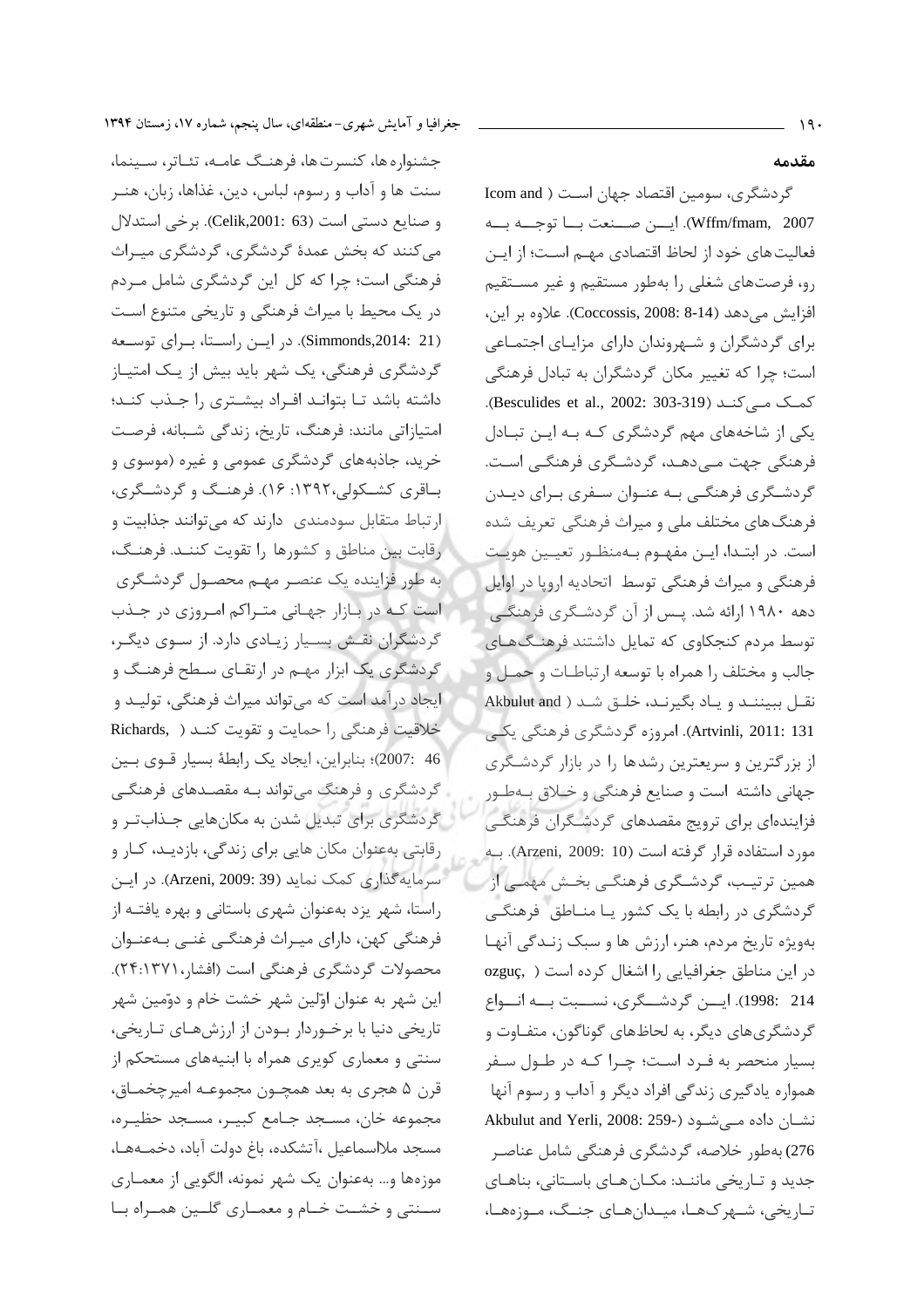(Sharpley, 2000; Williams, 2001). ميبراث فرهنگے غالباً در دو شکل میراث مـادی و غیرمـادی نشـان داده می شود؛ به عنوان مثال، آثار باستانی، بناهای تـاریخی، بقاياي تاريخي، ساختمان، معماري، فلسـفه، سـنت هـا، جشن هـا، رويـدادهاي تـاريخي، روش متمـايز زنـدگي، ادبیات، فرهنگ عامه و یا آموزش و پرورش ( Nuryanti, 1996). منـــاطق فرهنگـــي غالبـــاً طيـــف وســـيعي از محصـولات فرهنگــی، از دیــدن آثــار تــاریخی و مراکــز سنتی هنرها و صنایع دستی تا شـرکت در رویـدادهای تاریخی و کشف سبکهای زندگی منحصر به فرد را بـه گردشگران ارائه مىدهد. ارائهٔ اين محصـولات فرهنگـي گردشگری به گردشگران باعث ایجاد علاقهٔ خاصبی بـه این شکل از فرهنگ شده که اغلب منجر به حفاظت از سنتهای فرهنگی و تاریخی مـیشـود و همچنـین بـه حفاظت از میراث فرهنگی و تـا نـوزایی و تولـد دوبـارهٔ فرهنگ های محلی، هنر فرهنگی و صنایع دستی کمک مــي كنــد. بــه طــور بــالقوه رابطــه بــين گردشــگرى و بخش هـاي فرهنگــي مكمــل همــديگر هســتند. بخــش فرهنگی جاذبه های برای گردشگران ایجاد می کنـد، در حالی که گردشگری مخاطبان اضافی بـرای رویـدادها و فعالیتهای فرهنگی فراهم می کند (Tighe, 1991:183)؛ بنابراین، گردشگری دارای منافع بالقوهٔ بسیاری برای جوامع است؛ به این دلیل که گردشگری یک فرصت برای بهره برداری از مناظر روستایی، محصولات کشاورزی، آداب و رسوم و سنت هـای محلـی و میـراث فرهنگـی فـراهم مـی کنــد و همچنــین جهـت تـأمین نیازهای بازدیدکنندگان و گردشگران خارجی برای جامعه هدف گردشگری منافع اقتصادی بـه دنبـال دارد .(Xiao and Li,  $2004$ )

# گردشگری فرهنگی به عنوان یک کالا

ارتباط گردشگری و فرهنگ در حال تبدیل شدن به یک امر طبیعی و عادی است. بسیاری از ابعاد گردشگری معاصر عناصر فرهنگبی هـر جامعـه را ارائـه میدهند. نمودار ۱ به لحـاظ بصـری بازنمـایی مفیـدی توسط ریچاردز از یک محیط گردشگری فرهنگی را عوامل مؤثر بر توسعهٔ گردشگری فرهنگی با رویکرد جذب گردشگران .... کوچههای پیچ در پیچ و دیوارهای بلند، طاقهای ضربی و ساباط و بادگیرهای رفیع و .... بـهصورت یـک شهر توریستی مورد نظر کارشناسان و خاورشناسان قرار داشته و میتواند بهعنوان یکی از پایگاههای اقتصادی کشور شمرده شود. وجود این جاذبهها بهویژه جاذبههای شهری بـهدلیـل انعکـاس هویـت و فرهنـگ تمدن ایرانی از اهمیت والایی برخوردار و از مؤلفههـای توسعه شهر یزد و همچنین جذب گردشگران خـارجی بەشمار مے روند.

# مبانی نظری

در دنیای امروز صنعت گردشگری به سـمت تعطیلات هدفمند و مسافرتی که نیازهای استراحتی و ذهنے، را بنا هنم داشته باشند، حرکت منے نمایند و گردشگری فرهنگے یکے از ایس اشکال جدیــد گردشگری است (ابوالحسنی و همکاران، ۱۳۹۱: ۱۴۲). در این نوع از گردشگری، عناصر فرهنگے یک جاذبـهٔ عمده در مطالعات انسان شناسی گردشگری به خصـوص در جوامــــع مقصـــد گردشــــگری فرهنگـــی اســـت (Grunewald, 2002: 1004). اماكن مذهبي و زيارتي نيز جاذبههای فرهنگی دیگـری هســتند کــه نقــش بســیار مهمی در تغیرات اجتماعی و اقتصادی دارند (موسوی و کبیـری، ۱۳۹۲: ۷۷۲). در مجمـوع مــ تـوان گفـت، عناصر فرهنگے که توسط یک جامعـه در عرصـه گردشـگری بـه نمـایش گذاشـته مـی شـود، بخشـی از سنتهای جامعه مقصد است (Linnekin, 1997:217). اين فرهنگها، سنتها، ميراث و طبيعت دلايل گردشگران برای دیدار از مناطق آنها محسوب میشوند؛ بنابراین، گردشـگری فرهنگـی وابسـته بـه ایـن منـابع فرهنگی است. مناطق فرهنگـی غالبـا شـكل دهنـده و توسعه دهنده صنعت گردشگری بـه شـمار مـی رونـد. بازدید از مکان های تاریخی و یا شرکت در فعالیت هـای تاریخی به گردشگران اجازه میدهد تا در مورد گذشته تاریخی و فرهنگی آن منطقه چیزهای زیادی یاد بگیرد و همچنین تجربههای مختلف از فرصت هـای تفریحـی كسب كند واز محيط فرهنگي يک منطقه لـذت ببـرد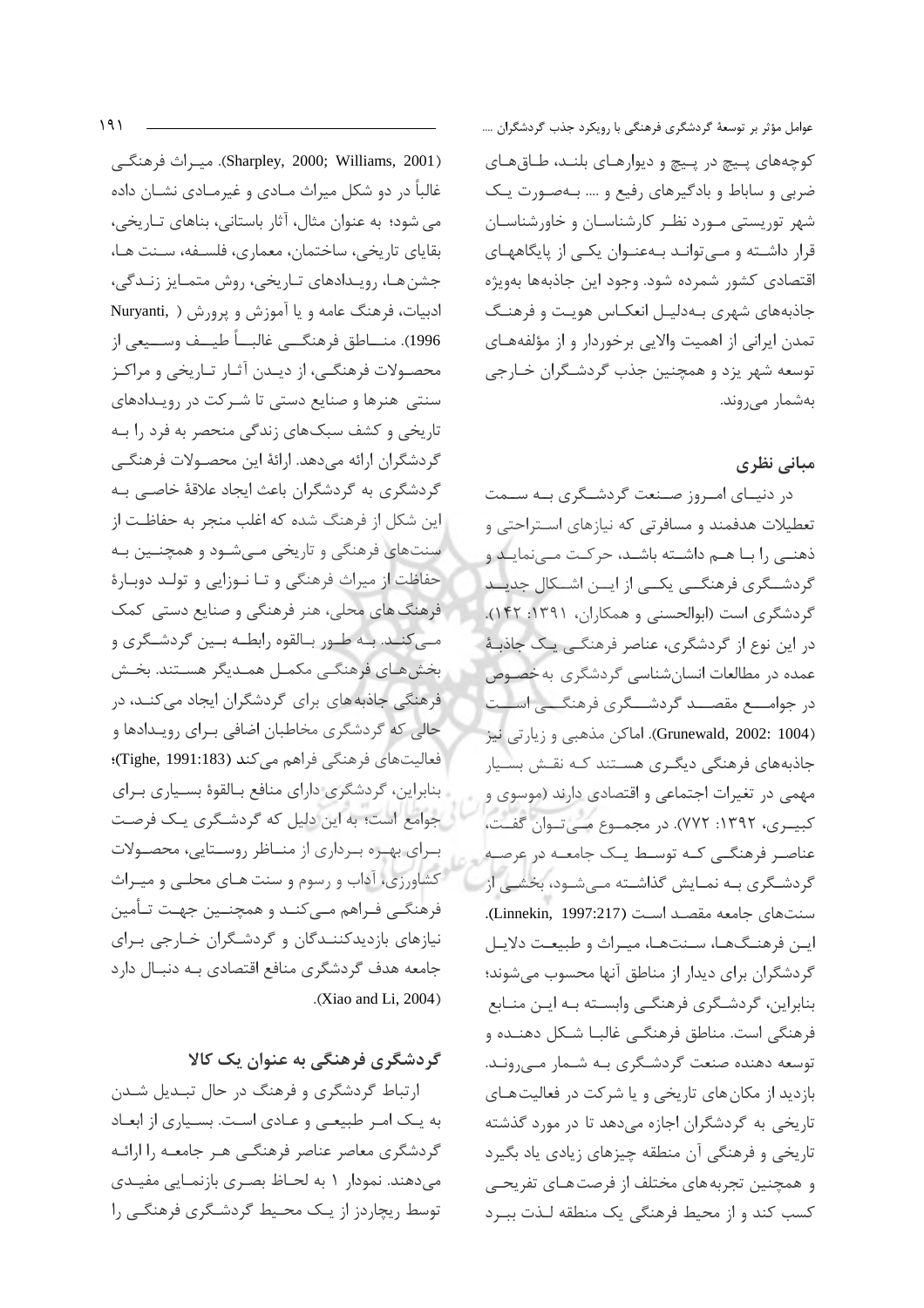نشان مے،دھـد. در ایـن شـکل، دو مقیـاس –اشـکال گذشته / حــال و عملكـــرد آمـــوزش و پـــرورش / سرگرمی محور ماتریسی را تشکیل می دهند کـه شـامل طیف گستردهای از محصـولات فرهنگـی تـا آنچـه کـه برای گردشگران اجرا مے شود؛ مانند صحنه جشنوار مھیا و یا جشنوارهها و همچنین فرمهای که میتواند تقریبـاً تحرکی برای صنعت گردشگری باشد که نمایشگاههای هنری و دورههای زبان را در بر می گیرد.

با ایــن حــال بیشــتر مــوارد ذکـر شــده مبتنــی بــر محصول است (OECD, 2009)، به همین دلیل به هـیچ طریقی نمی توان جلوی کالایی شدن فرهنگ را گرفت چرا که در اهمیت نقش محصولات فرهنگی در توسـعهٔ گردشگری جهت کسب سود بالاتر در منـاطق مختلـف هيچ شكي وجود ندارد. تجارب فرهنگي مي تواند منجـر به افزایش محصولات فرهنگی و همچنین جنذب گردشگران جدید به منطقه شـود کـه در ایـن صـورت جذب بازدیدکنندگان بر اساس عوامل انگیزشی مبتنے بر فرهنگ صورت می گیرد. گزارش سـازمان همکـاری اقتصادی و توسعههٔ سازمانی در سال ۲۰۰۹ کـه نشـان



دهندهٔ تأثیر فرهنگ بـر روی گردشـگری اسـت، بیـان می کند که گردشگری فرهنگی میتواند نقش عمـدهای در توسعه منـاطق مختلـف، گـرد هـم آوردن مـردم بـا سنّتهای متعدد و به اشـتراک گـذاری آداب و رسـوم و ارزش ها داشته باشد. یکی از مهمترین مشکلات در این زمینه از نظر راج این است که: اصطلاح «فرهنگ» بـه شدت در طول دو دههٔ گذشته مورد بحث قرار گرفته و هيچ تعريف روشن و مورد قبـولي از مفهـوم آن توسـط جامعه بهعنوان یک کل نشده است. ایـن مـورد ارتبـاط نزدیکے با هویت ملے ما دارد کـه مــردم را در سازمان های اجتماعی، محلی و ملی ماننـد دولـتهـای محلي، نهادهاي آموزش و پرورش، جوامع مذهبي، كـار و فراغت و تفريح قـرار مــ دهـد (2012:213 , Raj)؛ در نتیجه در چنین شرایطی چگونه فرهنگ میتوانـد یـک ابزار و اهرمی در توسعه گردشگری محسوب شود. پـس اولین گام در توسعه گردشگری فرهنگی در یک جامعه، تعریـف روشــني از فرهنــگ آن جامعــه و محصــولات فرهنگی آن است.



نمودار ۱. گونهشناسی از جاذبههای گردشگری فرهنگی Richards, 2001

محصولات مختلف و مـرتبط بـا مفـاهيم گردشـگرى میراث فرهنگی، گردشگری فرهنگی و گردشگریخلاق است (نمودار ٢). رايجتسرين روش صبورت گرفتيه در برخسورد بيا گردشگری فرهنگی کاهش ناملموس یک محصـول در بازار و ايجاد تمـايز بـين محصـولات و تبـديل آنهـا بـه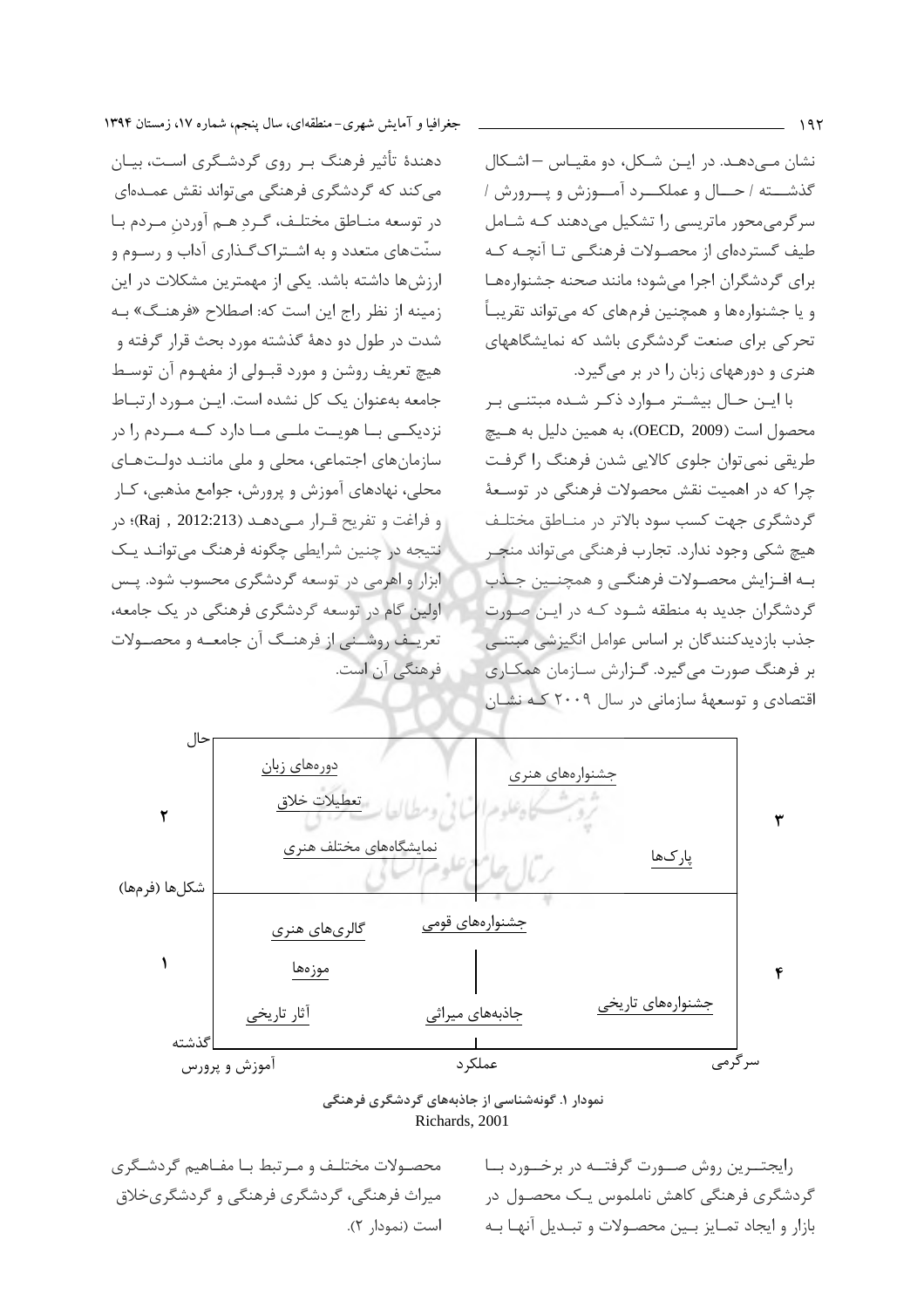عوامل مؤثر بر توسعهٔ گردشگری فرهنگی با رویکرد جذب گردشگران ....

| شکلهای<br>گردشگری | <mark>زمانهای تمرکز</mark> | تمركز اوليه فرهنگ               | شكلهای اوليه از<br>مصرف |
|-------------------|----------------------------|---------------------------------|-------------------------|
| گردشگری میراثی    | گذشته                      | فرهنگ بالا؛<br>فرهنگ عاميانه    | محصولات                 |
| گردشگری فرهنگی    | گذشته و حال                | فرهنگ بالا؛<br>فرهنگ توده پسند  | محصولات و فرآيندها      |
| گردشگری خلاق      | گذشته، حال و آینده         | فرهنگ بالا؛<br>فرهنگ توده پسند؛ | تجارب و تحول            |
|                   |                            | فرهنگ انبوه؛                    |                         |

نمودار ۲. ویژگیهای گردشگری فرهنگی در کنار میراث فرهنگی و گردشگری خلاق منبع: موسوى و باقرى كشكولى، ١٣٩٢: ١۵۶

فرهنگی به عنوان تولید فرهنگی خواهـد شـد (نمـودار ۳). در این مدل، شـاخصهـای مـورد اسـتفاده، تجربـه عميق و به دنبـال آن اهميـت گردشـگري فرهنگـي در تصمیم برای بازدید از یک مقصد است.

در ارتباط با محصولات گردشگری فرهنگی هر چـه دیدگاهها و نظرات به سهت و سوی متمرکز کردن محصـولات گردشــگری فرهنگــی در کالاهــای خــاص متمایل شود به همان اندازه باعث معرفی گردشگری



نمودار ۳. گردشگری فرهنگی McKercher and Du Cros, 2002

خواستههـا، نیازهـا و آرزوهـای آنهـا کـه منبعـث از فرهنگ جامعه است، ارتباط دارد. توسعهٔ گردشگری بەعنوان یک پدیدۂ فرھنگے، موجب مے شـود کـه

میتوان گفت «گردشگری امری فرهنگیاست کـه در دو سوی جريان آن در يک مکـان، تعامـلهـا و تبادلها را سبب می شود و با انسـانهـا، انگیـزههـا،

 $195$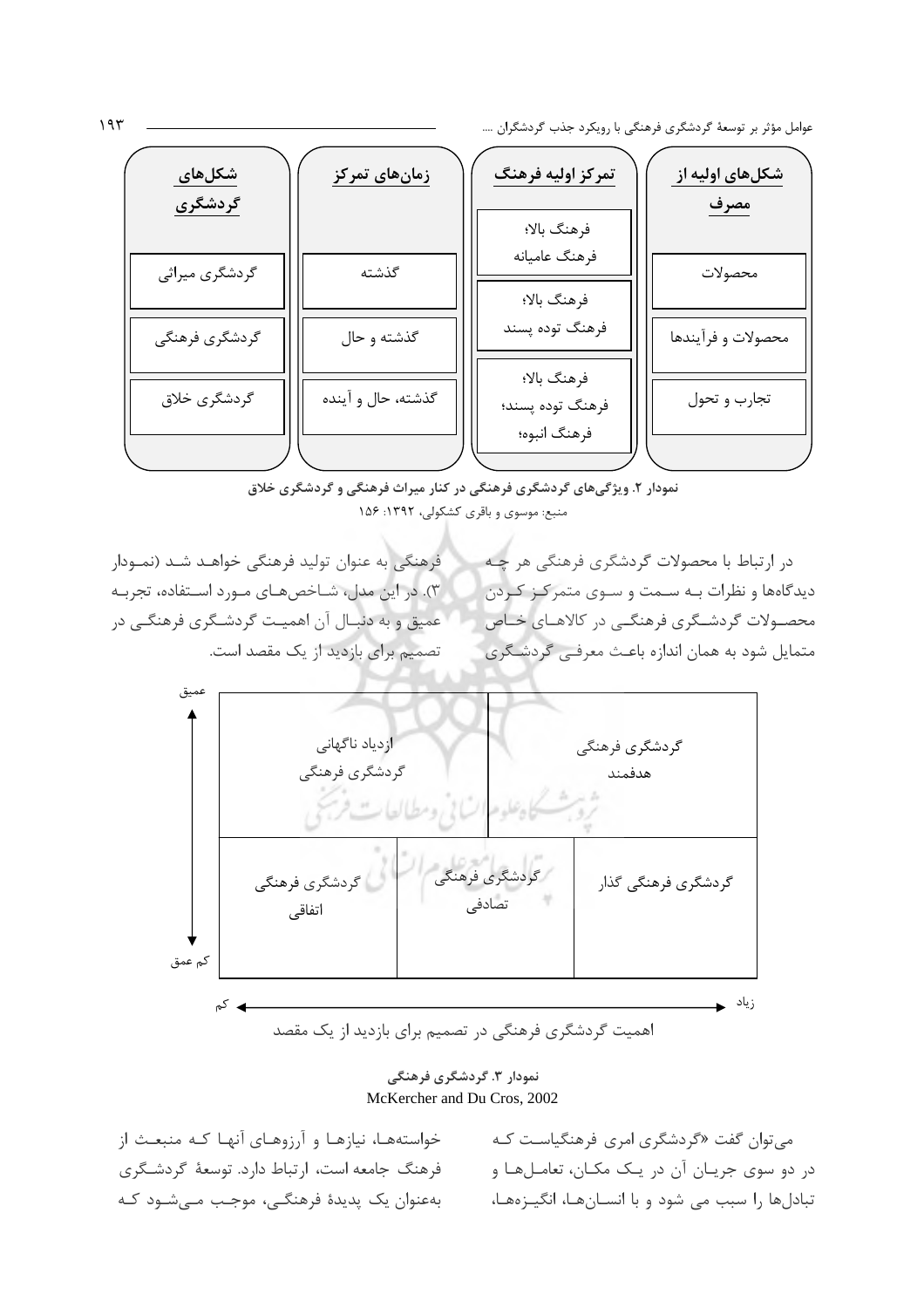ویژگی های مشترک بین افراد جامعه دارند» (تقــوایی و

«دشواری تعریف گردشگری فرهنگی بر رعایت

قلمرو متنوع گردشگری فرهنگی تأثیر نمیگذارد. این

قلمرو را میتوان به سهولت بر حسب انواع منابع

گردشگری فرهنگے<sub>،</sub> توضیح داد» (موسـوی و بـاقری

قلمرو و جاذبههای گردشگری فرهنگی

كشكولي،١٣٩٢: ٨٨). (جدول ١).

صفرآبادي، ١٣٩١: ٤١).

فرصت کافی بـرای تبـادل فرهنگـی بـین گردشـگر و جامعـهٔ میزبـان بـهوجـود آيـد» (قـديري معصـوم و همکاران، ۱۳۹۰: ۱۲۰). فرآیند ارتباطات بین فرهنگی بـه تعـاملات گسـترده تـر بـا حساسـيت كمتـر منجـر می شود. در نتیجـه تعـاملات، سـلیقههـا، خواسـتههـا، مطالبات و انتظارات افراد در فرهنگهای گوناگون با هم نزدیک شده و روابط خرده فرهنگها و فرهنگهای عام بـا یکـدیگر تقویـت مـی شـود. یدیـدههـایی ماننـد گردشگری نقش مهمی در ایجاد این وضعیت و تقویت

جدول ۱. انواع منابع گردشگری فرهنگی

| اماکن و فعالیتهای مورد علاقه                                                              | نوع گردشگری فرهنگی    |
|-------------------------------------------------------------------------------------------|-----------------------|
| دیدار از قلعهها، کاخها، خانههای ییلاقی؛ محوطههای باستان شناسی؛ بناهای یـادبود؛ معمـاری؛   | گردشگر میراثی         |
| موزەها؛ –محوطەهای مذهبی؛                                                                  |                       |
| دیدار از تئاترکنسرت؛ گالری؛ جشنوارهها و رویدادها؛ محوطههای ادبی؛                          | گردشگر هنرهای زیبا    |
| عکاسی؛ نقاشی؛ سفالگری و آشپزی؛ هنرهای زیبا؛ آموزش زبان؛                                   | گردشگر خلاق           |
| محوطههای تاریخی؛ محوطههای بازسازی شده صنعتی؛ جاذبههای میراثی و فرهنگی؛ خرید؛              | گردشگر فرهنگی شهری    |
| كلوپهاى شبانه؛                                                                            |                       |
| دهکده؛ مزرعهٔا گردشگر کشاورزی؛ اکوموزهها؛ چشم اندازهای فرهنگی؛ پارکهای ملی؛               | گردشگر فرهنگی روستایی |
| اکوتوریسم (تپه، کوهستان و غیره)؛ دیـدار از مراکـز فرهنگـی؛ علـوم انسـانی و هنرهـای زیبـا؛ | گردشگر فرهنگی بومی    |
| نمايشهاى فرهنگى؛ جشنوارەها؛                                                               |                       |
| پارک&ای موضوعی و جاذبههای موضوعی؛مراکز خرید؛ کنسرتهای پــاپ؛ رویــدادهای ورزشــی؛         | گردشگر فرهنگی رایج    |
| مجموعههای فیلم و رسانه؛ محوطههای میراث صنعتی؛ - موزههای طراحی و مد؛                       |                       |

منبع: موسوى و باقرى كشكولى، ١٣٩٢: ٨٨

هر یک از این انواع جاذبهها، ویژگیهای خاص خود را دارد. شهر یزد از نظر جاذبههای فرهنگی و پتانسیلهای فرهنگی، بسیار غنی است. جذابیتهای فرهنگی شهر یزد مانند مساجد، امامزادگـان، بقعـههـا، زیارتگاهها، موزهها در جذب گردشگر فرهنگی بر آثار تـاریخی فرهنگـی کالبـدی و ویژگـیهـای فرهنگـی غیرکالبـدی شـهر تـأثیر زیـادی دارد. ایـن تغییـرات می تواند گستردهای از میراث کالبدی فرهنگی، آثـار فرهنگی معاصر و همچنین فعالیتهای فرهنگی روزمرہ شـهر را بـا چیـدمانی کـاملاً متفـاوت بـرای گردشگر فرهنگی در فضای شهر ارائه نماید.

### معرفي محدودة مورد مطالعه

بر اساس تقسیمات شـهرداری پـزد، شـهر پـزد بـا مساحتی بالغ بر ۱۰۱۳۳/۳۰ هکتـار بـه ۳ منطقـه، ۹ ناحیه و ۴۲ محله تقسیم شـده اسـت. منطقـه یـک در

شـمال شـهر يـزد داراي مسـاحتى برابـر بــا ١٩٨٢/٧٣ هکتار دارای ۲ ناحیه و ۱۰ محله است. جمعیت این منطقه برابر با ۸۰۷۶۳ نفر و دارای تراکم جمعیتـی ۴۱ نفر در هکتار است. منطقه دو نیز در قسمتهای شرقی و مرکز محدوده شـهر يـزد داراى مسـاحتى برابـر بـا ۴۲۳۸/۵۱ هکتار دارای ۴ ناحیه و ۲۱ محله با جمعیتی برابر با ۲۲۸۸۱۴ نفر و دارای تراکم جمعیت ۵۴ نفر در هکتار است. منطقه سه در قسمتهای غربی و جنوب محدوده شهر بـا مسـاحتى برابـر بـا ٣٩١٢/٢٣ هكتـار دارای ۲ ناحیه و ۱۰ محله است. جمعیت این منطقه برابر با ۱۲۰۸۴۲ نفر و دارای تـراکم جمعیتـی ۳۱ نفـر در هکتار است و بیشترین آثار تاریخی – گردشگری در منطقه دو و همچنین منطقـه تـاریخی شـهر پـزد کـه هسته اولیه شکل گیـری شـهر پـزد اسـت، قـرار دارنـد (نقشه ۱).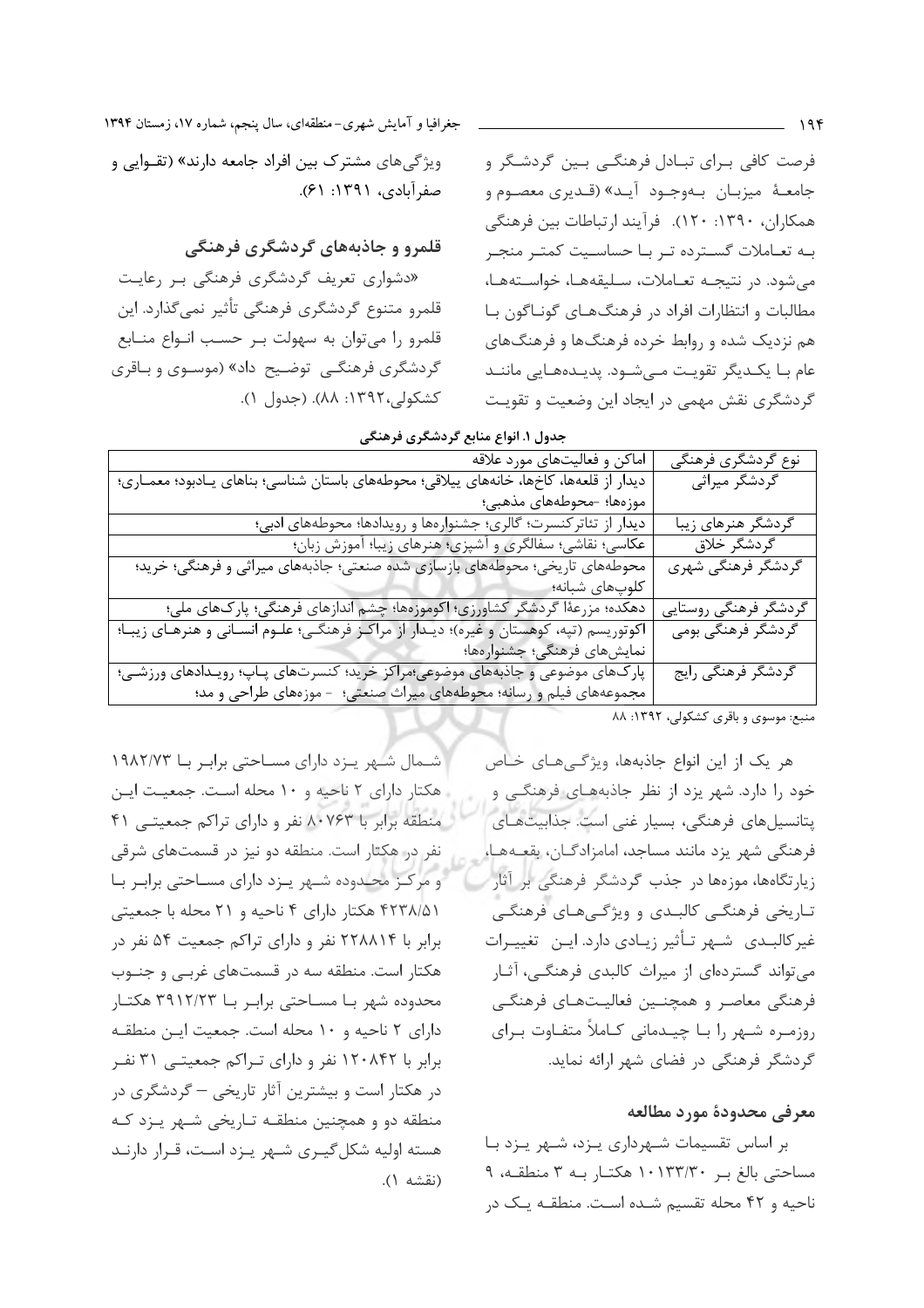

نقشه ۱. موقعیت جغرافیایی مناطق شهر یزد در استان و کشور منبع: مركز آمار ايران، ١٣٩٠

لدعله مراكبا ارومطالعات

مواد و روشها

بر اساس مؤلفههای مـورد بررسـی، نـوع پـژوهش كاربردي و روش بررسي آن توصيفي - تحليلي است. در روش توصیفی، بـه بررسـی و شـناخت جاذبـههـای فرهنگی – میراثـی مقصـدهای گردشـگری فرهنگـی و امکانات و تأسیسـات و تجهیـزات آنهـا مـیپـردازد. در روش تحلیلے بے بررسے عوامل مؤثر بے توسعهٔ گردشـگری فرهنگـی از دیـدگاه گردشـگران خـارجی خواهیم پرداخت. جامعه آمـاری مـورد مطالعـه در ایـن تحقیــق ۱۶۹ گردشــگران خــارجی بازدیــد کننــده از جاذبههای فرهنگی – میراثی شهر در سال ۱۳۹۳ است که بر اسـاس نمونـهگیـری کـوکران و همچنـین روش مـنظم و سیسـتماتیک محاسـبه شـده اسـت. بـرای جمع آوري اطلاعات در اين تحقيق از روش كتابخانـهاي

(استنادی) و میتدانی (ابتزار پرسشتنامه و مصناحبه) لقر استفاده شده است. تجزیـه و تحلیـل میـزان اثرگـذاری شاخصهای مختلف در توسعهٔ گردشگری فرهنگـی در شهر یزد از مدل سازی معادلات ساختاری (تحلیل مسیر) به کمک نرم افزار لیزرل انجام شـده اسـت. بـا توجه به اهداف مورد نظـر ايـن پـژوهش و مؤلفـههـاي مورد بررسی و با مرور منابع و ادبیات نظـری تحقیـق و الگـوی تحلیلـی مسـتخرج از نظریـههـا، مـیتـوان بـه استخراج و روابط متغیرهای مستقل و وابسته به وسیله آزمونهای تجربی پرداخت. مهمترین متغیرهـای ایـن تحقيق به صورت تعاريف عمليـاتي و مقيـاس سـنجش آن به شرح زیر است (جدول ۲).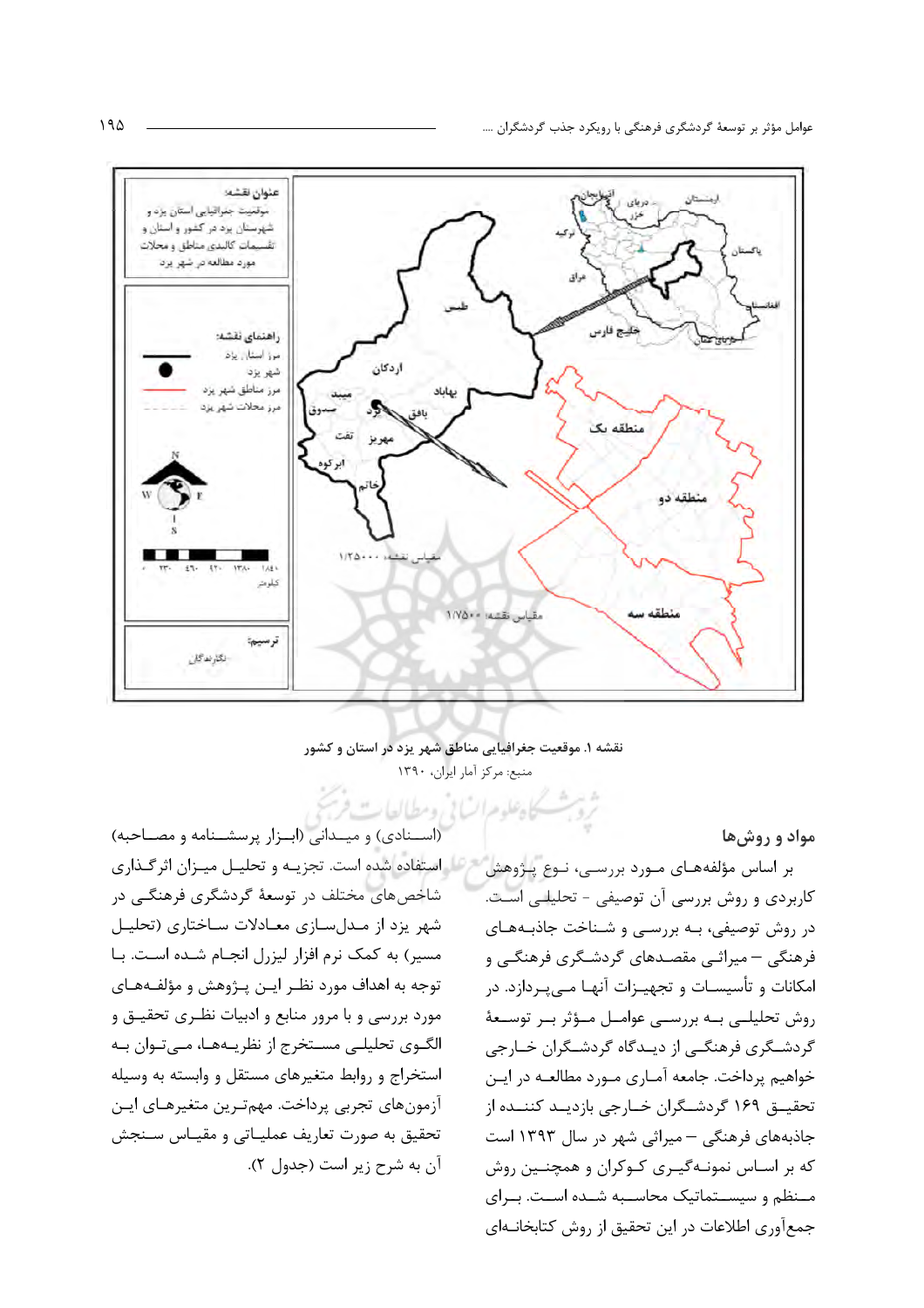جدول ٢. متغیرهای مستقل و وابسته و کنترل تحقیق

| نوع متغيرها                                                                                         | متغيرها      |
|-----------------------------------------------------------------------------------------------------|--------------|
| توسعه گردشگری فرهنگی                                                                                | متغير وابسته |
| عوامل فرهنگي، عوامل مديريتي، عوامل تبليغاتي، عوامل زيرساختي، عوامل اقتصادي، عوامل                   |              |
| آموزشي شامل شاخصهاي:                                                                                |              |
| شیوههای روابط عمومی به مسئولین حوزه گردشگری، آشنایی افرادی به زبانهای مختلف جهت راهنمایی            |              |
| گردشگران، آموزش دادن به عدهای بهعنوان کارشناس در رابطه با مرمت و نگهداری از آثار و منابع تاریخی و   |              |
| فرهنگی، ارتقای سطح دانش کارکنان واحدهای خدماترسانی به گردشگران در کلیه امور، ساماندهی حمل و نقل     |              |
| (هواپیما، قطار و …) و بالا بردن کیفیت در خدمات حمل و نقل شهری و ساماندهی ترمینالهای ورودی شهر و     |              |
| افزایش سطح کمی و کیفی هتلها و رستورانها، نوسازی بافتهای قدیم و تاریخی شهری و محوطه سازی در          | متغير مستقل  |
| شهر و توسعه امکانات رفاهی و شهری (مکانهای تفریحی، خیابانها و …)، میزان سرمایهگذاری در صنعت          |              |
| گردشگری، میزان اعطای وام و تسهیلات جهت تشویق کارآفرینی در صنعت توریسم، میزان اختصاص منابع مالی      |              |
| حاصل از بازدیدکنندگان آثار فرهنگی و تاریخی در بازسازی ابنیه و گسترش و ایجاد تنوع و ارتقاء کیفیت در  |              |
| صنایع دستی، بالا بردن سطح اطلاعات مردم، معرفی قابلیتهای اجتماعی، اقتصادی و فرهنگی صنعت              |              |
| گردشگری، پندارهای نادرست افراد جامعه در مورد فرهنگ جهانگردان و بیم از اثرات مخرب جهانگرد خارجی بر   |              |
| فرهنگ ایرانی — اسلامی، اعمال نظارت در نگهداری از ابناء تاریخی، کنترل و اعمال نظارتهای لازم در خصوص  |              |
| صدور مجوزها و نحوه اداره و ارائه خدمات توسط مراكز و مجتمعهای اقامتی و پذیرایی و همچنین دفاتر خدماتی |              |
| و مسافرتی، تولید فیلمهای مستند در ارتباط با آثار فرهنگی و آداب و رسوم شهر یزد، استفاده از شبکههای   |              |
| داخلی و خارجی صدا و سیما برای تبلیغ جاذبههای گردشگری، برگزاری همایشها و جشنوارهها (با محوریت        |              |
| معرفي آثار فرهنگي شهر يزد)، ايجاد پايگاه و شبكه اطلاع رساني پيرامون آثار تاريخي، فرهنگي.            |              |

منبع: نگارندگان

### يافتههاى تحقيق

بررسی جاذبههایگردشگریفرهنگی در شهر یزد تنوع در حال رشد گردشگری فرهنگی - مذهبی بر پتانسیلهای آن برای رشد آینده این بخش تأکید دارد. از آن جایی که ایدهٔ گردشگری فرهنگـی – مـذهبی بـا استنباط انگیزشهای گردشگر، ایجـاد مـی *گـ*ردد، ایـن انگیزش هـا تنهـا بـا وجـود میـراث مـادی و غیرمـادی فرهنگی و تاریخی برانگیخته میشـوند (زنگـی]بادی و بساقری کشـــکولی، ۱۳۹۲: ۷۷۱). در ایسـن رابطـــه، جاذبههای گردشگری فرهنگی شهر یزد مجموعـهای از همین اماکن تـاریخی – میراثـی اسـت کـه بـه همـراه ساختارهای موجود گردشگری شامل امکانـات، عناصـر خدماتی، حمل و نقل، شرکتهای گردشگری، نیازهـای گردشگران فرهنگی را فراهم می کنند. بـر ایـن اسـاس، بنیــادیتــرین جاذبــههــای گردشــگری شــهر پــزد، مجموعــهای از آثــار تــاریخی – میراثــی چــون مســجد امیرچخماق، مسجد جـامع پـزد، مسـجد ملااسـماعیل

(مسجد ملااسماعیل در جنوب میدان «خان» شهر یزد قرار دارد. این مسجد بـه دسـتور«آخونـد ملااسـماعیل عقدای»، از علمای مشهور قرن سیزدهم هـ .ق سـاخته شد)، مسجد ريگ، سيد شمس الدين، مسـجد قـديمي ه الله فهرج، امـامزاده جعفـر (۴)، بقعــه دوزاده امــام (بقعــه دوازده امام در محلـه «فهـادان» شـهر يـزد قـرار دارد. اهمیت این بنا بیشتر به لحاظ معماری و گنبد آجری آن است و در شمار شاهکارهای هنر سلجوقی به شــمار می رود. داخل بنا مزین به نقوش گچبری و طـرحهـای رنگی است. وجود محراب در این بنـا، نشـانه مسـجدی است که در قرون دوم و سـوم هـــ. ق بنــا شـده بــود)، چهـل محـراب، آتشـكدهٔ زرتشـتيان (بنــاي آتشـكده زرتشتیان ـ مشهور به آتش ورهـرام یـزد، در آبـان مـاه سال ۱۳۱۳ هجری شمسی با سـرمایه اهـدایی انجمـن پارسیان هند در زمینی اهدایی با نظارت «ارباب جمشید امانت» ساخته شد)، دخمهٔ زرتشـتیان، حمـام خان، ماركار، زندان اسكندر، مجموعه بازارهاي قـديمي

 $199$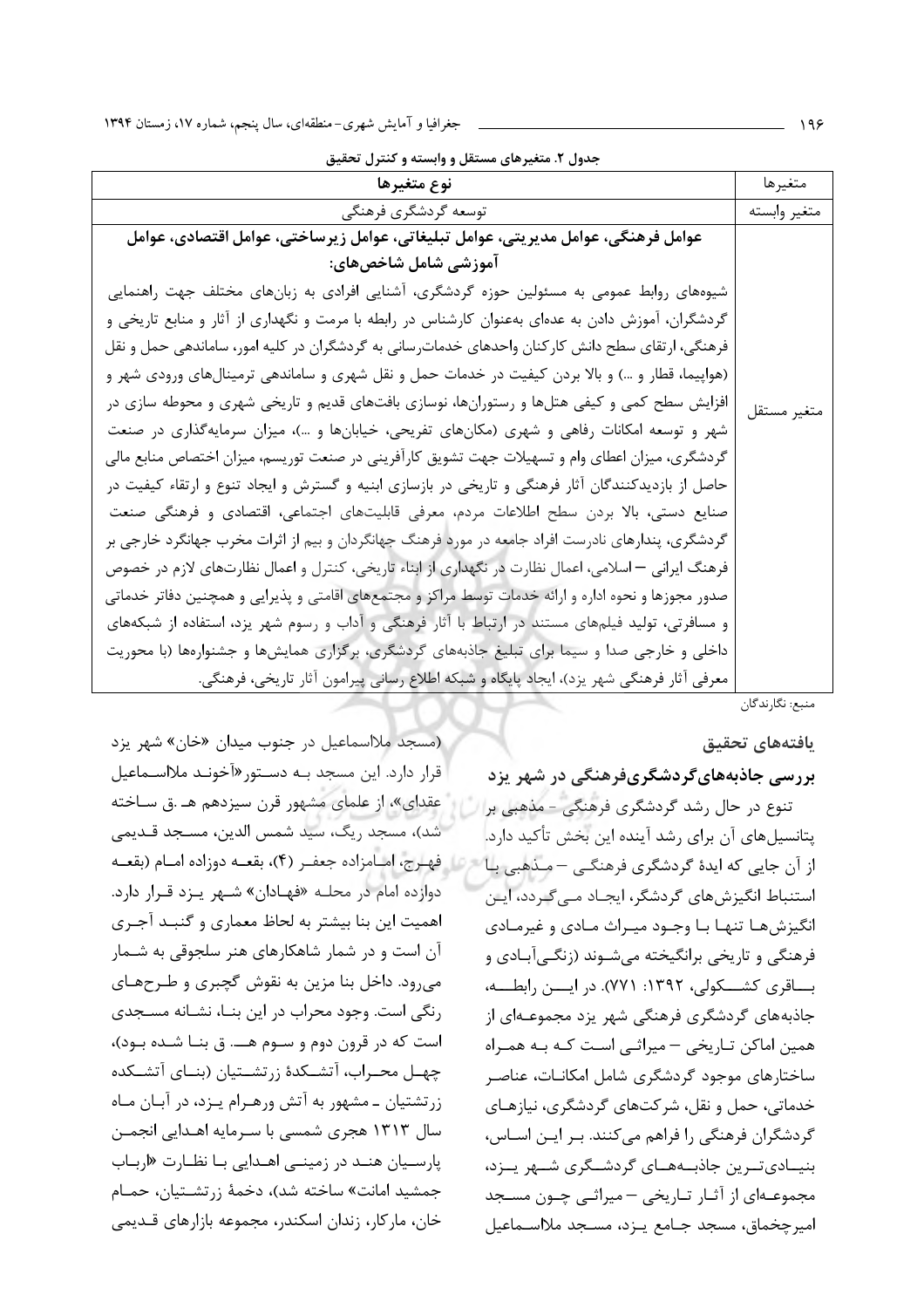توسط «محمد تقی خان زند» معاصر «شاهرخ میـرزای افشار» و «کریم خان زنـد» در سـال ۱۱۶۰ هــ. ق ساخته شد. این باغ محل اقامت حاکم وقت (خان پـزد) بود. باغ شامل فضاهایی مانند عمارت هشتی و بادگیر، عمارت بهشت آيين، عمارت تالار آيينه، عمـارت سـردر اصلي، عمارت سردر جنوبي و ... است)، برج و بـاروي يـزد و مجموعــه بافــت قــديمي فهــادان هســتند كــه چشمانداز فرهنگی خاصی را برای شـهر پـزد ترسـیم کردهاند و هـر سـاله پـذیرای تعـداد زیـادی گردشـگر داخلي و خارجي هستند (نقشه ٢). عوامل مؤثر بر توسعهٔ گردشگری فرهنگی با رویکرد جذب گردشگران .... شهر يـزد (مجموعـه بازارهـاي قـديمي يـزد، در دوران «پهلوی» با احداث خیابان شاه (خیابان قیام فعلی) به دو قسمت تقسیم شـد و برخـی از فضـاهای اصـلی آن مانند: بازار اُرُسی دوزهـا، بـازار محمـدعلی خـان، بـازار ينجه على و... به كلي تخريب شد. قديمي تـرين بخـش بازار يزد ـ به نام بازار حاجي قنبر- متعلق به قـرن نهـم هــــ ق و جزیــی از مجموعــهٔ فرهنگــی ـــ تــاریخی «امیرچقماق» است. در قرن سیزدهم هـ ق، بر سـر در این بازار، تکیه زیبای بلنـدی بـه شـیوهٔ دیگـر تکایـا و حسینیههای یزد با کاشی معقلی ساخته شد)، ضیائیه، آب انبار شش بادگیر، خانههای محمودی-لاری-ملک التجار-نواب-رسوليان، باغ دولت آباد (باغ دولتآباد يزد



نقشه ۲. جاذبههای تاریخی -میراثی شهر یزد منبع: میراث فرهنگی، صنایع دستی و گردشگری استان یزد، ١٣٩٠

یزد بازدید کردهاند. از ایـن تعـداد گردشـگر، ۳۳۹۱۳۹ گردشگر به احتمال زیاد سفر یک روزه و عبوری داشته و ۶۵۶۲۰۸ گردشگر نیز در هتلهای شهر اقامت شبانه داشتهاند (جدول ٣). بررسی تعـداد گردشـگرهای داخلـی و خـارجی بـه استان یزد طی دو فصل بهـار و تابسـتان ۱۳۹۳ نشـان مے دھـد، در حـدود ۹۹۵۳۴۷ گردشـگر وارد اسـتان شدهاند که ۶۳/۷ درصد از ایـن گردشـگران یعنـی در حدود ۶۳۴۰۳۶ گردشگر از آثار تاریخی-فرهنگی شـهر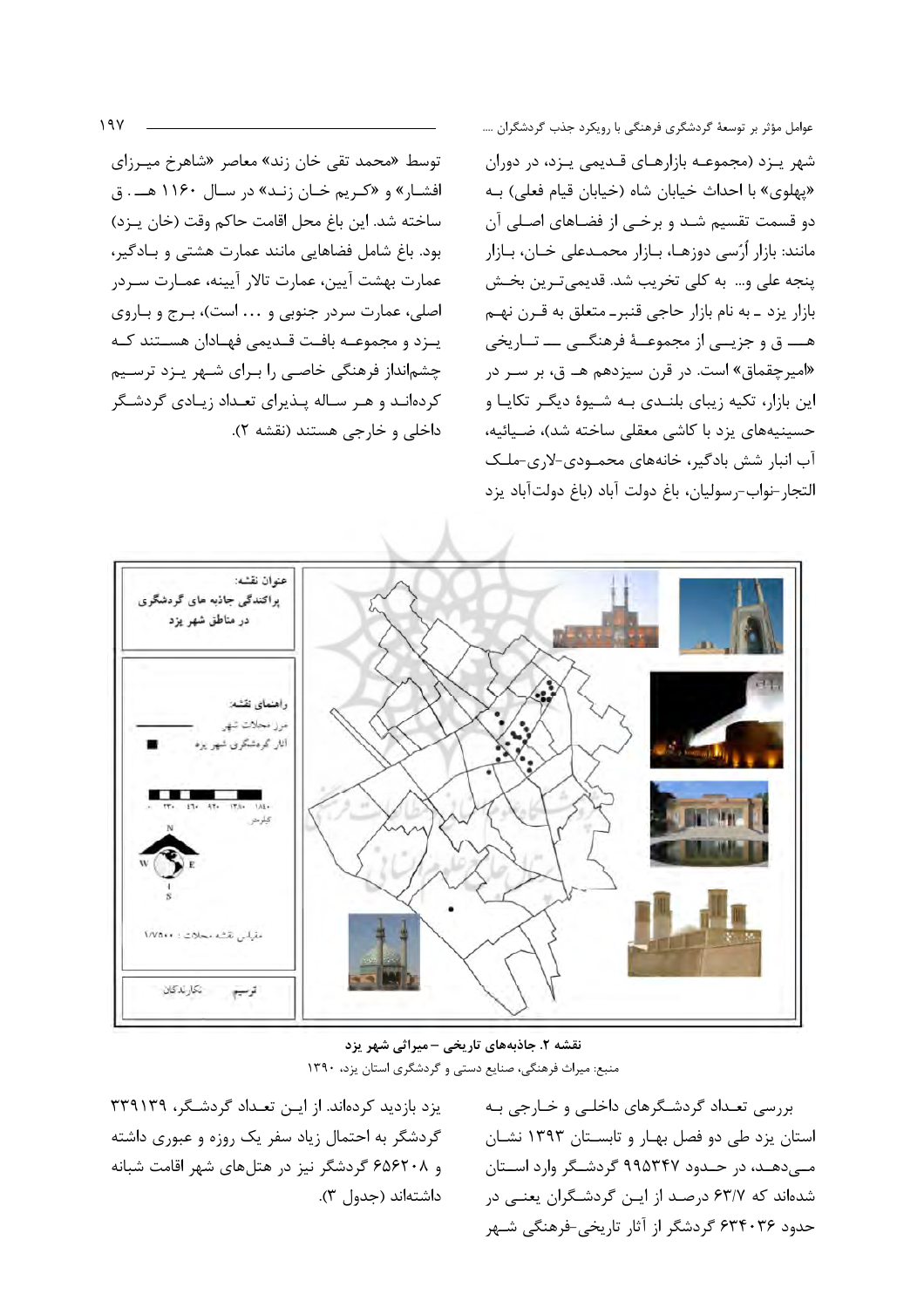| اقامت شىانە   | بدون اقامت شبانه | مجموع  |         |
|---------------|------------------|--------|---------|
| <b>TVSTAA</b> | $Y$ $Y$ $Y$ $Y$  | ۳۴۸۳۷۱ | بهار    |
| TV9AT.        | 787158           | 646976 | تابستان |
|               |                  |        |         |

جدول ۳. تعداد گردشگران داخلی و خارجی دو فصل بهار و تابستان ۱۳۹۳

۴۲۲۲۹۳ گردشـــگر در ســـال ۱۳۸۸ بـــه ۳۴۴۴۱۸ گردشگر در سال ۱۳۹۰ کاهش یافته است (جـدول ۴). در مجموع از سال ۱۳۸۴ تا ۱۳۹۲، یک میلیون و ۷۰۰ هزار گردشگر به یزد سفر کردهاند که از این تعداد فقط ۱۹۵هزار نفرآنهاخارجي بودهاندواين يعنى بهطور ميانگين سالانه ۲۴هزار و ۳۷۵گردشگرخارجیبوده است.

منبع: سالنامه آماري استان، ١٣٩٣

بررسی تعداد گردشگرانی که از اماکن تاریخی شـهر یزد طی سال های ۱۳۸۶ تــا ۱۳۹۰ بازدیـد کـردهانـد، نشان مے،دھد کـه از سـال ۱۳۸۸ بـه بعـد از تعـداد گردشگران ورودی خارجی به شدت کاسته شده است؛ به گونه ای که این ارقام از ۴۰۳۶۰ گردشگر خـارجی در سال ۱۳۸۸ به ۱۷۲۷۱ گردشگر در سال ۹۰ کاهش پیدا کرده است. همزمان تعداد گردشگران داخلی نیز از

|  |  |  |  |  |  |  | جدول ۴.: تعداد گردشگران داخلی و خارجی بناهای تاریخی و فرهنگی شهر یزد |  |  |
|--|--|--|--|--|--|--|----------------------------------------------------------------------|--|--|
|--|--|--|--|--|--|--|----------------------------------------------------------------------|--|--|

| ۱۳۹۲   | ۱ ۳۹   | ۱۳۹۰           | ۳۸۹     | <b>AA7</b> | ۱۳۸۷         | ۱۳۸۶   | سال<br>دشگ ا∴ |
|--------|--------|----------------|---------|------------|--------------|--------|---------------|
| ۳۴۸۷۹۱ | ۳۵۲۱۷۱ | $Tf1f1\lambda$ | 399VF1  | 5557797    | 378497       | ٢۶٣٩٢۶ | داخلہ         |
| ۳۱۶۲۹  | 88198  | 1YYY1          | YYYY. Y | F.79.      | <b>79471</b> | ۲۲۲۵۳  | حارجى         |

منبع: سالنامه آماری استان، ١٣٩٢-١٣٨۶

«امروزه رشد روزافزون گردشگری و رقبایتی شیدن آن، لـزوم توسـعه و ارتقـاء كمـى و كيفـى كاركردهـا و زیرساختهای مورد نیاز گردشگران را انکار ناپذیر نموده است» (موسوی و کبیـری، ۱۳۹۲: ۶۹). در ایـن رابطه، با توجه به اینکه تعداد زیادی از اماکن تاریخی و گردشگری در شهر یزد قرار دارد، امکانات و تأسیسات گردشگری در شـهر يـزد بـه مراتـب بـيش از سـاير

شهرستان ها و شهرهای استان است. از تعداد ۴۲ هتـل اقامتی در استان، ۴۷ هتـل اقـامتی در شـهر پـزد قـرار دارد که به خـودی خـود بیـانگر ایـن تمرکـز امکانـات گردشگری در شهر یزد است. همچنین در ایـن اسـتان ۳۶ دفتـر خـدمات گردشـگری وجـود دارد کـه از ايـن تعداد، ۲۶ دفتر خدمات گردشگری صرفا در شـهر پـزد واقع شده است (جدول ۵).

| ابركوه | بافق | صدوق | تفت | ميبد | مهريز | اردكان | يز د | امكانات                   |
|--------|------|------|-----|------|-------|--------|------|---------------------------|
|        |      |      |     |      |       | س      | ٣٣   | هتا ها                    |
| ۶.     |      | ۱۲.  | ۸۴  | ۶.   | ۹۴    | ۸۴     | ۲۱۱۴ | تعداد تخت در هتلها        |
| ۱۷     |      | ۶    | ۳۶  | ٢٢   | ۵۴    | ٣۵     | .55  | تعداد اتاق در هتلها       |
|        |      |      |     |      |       |        |      | مهمانپذیر و پانسیون       |
|        |      |      |     |      |       |        | ۱۶۲  | تعداد اتاق در مهمانپذیرها |
|        |      |      |     |      |       |        | ۲۶   | دفاتر خدمات گردشگری       |

جدول ۵. تعداد اماکن خدماتی حوزه گردشگری شهرهای استان یزد

منبع: اداره میراث فرهنگی، صنایع دستی و گردشگری استان یزد، ١٣٩٠

بررسی دیدگاه گردشگران خارجی در ارتباط با عوامل مؤثر در توسعه گردشگری فرهنگی شهر یزد

مطالعات و یافتههای میدانی نشان مهدهد، ۳۴/۳ درصد از گردشگران خـارجی از قبـل بـا جاذبـههـای تاریخی، فرهنگی و گردشگری شهر یزد آشنایت خیلبی

زیاد و ۴۶/۲ درصد نیز آشنایت در سطح زیاد داشتند كه نشاندهندهٔ انتخـاب مقصـد گردشـگری بـا آگـاهی كامل است. به نظر ايـن گردشـگران وجـود خانـههـاي تاریخی در سطح خیلی زیادی (۲۸/۴ درصد خیلی زیاد و ۴۶/۷ زیاد) در رونق گردشگری فرهنگی در شهر پیزد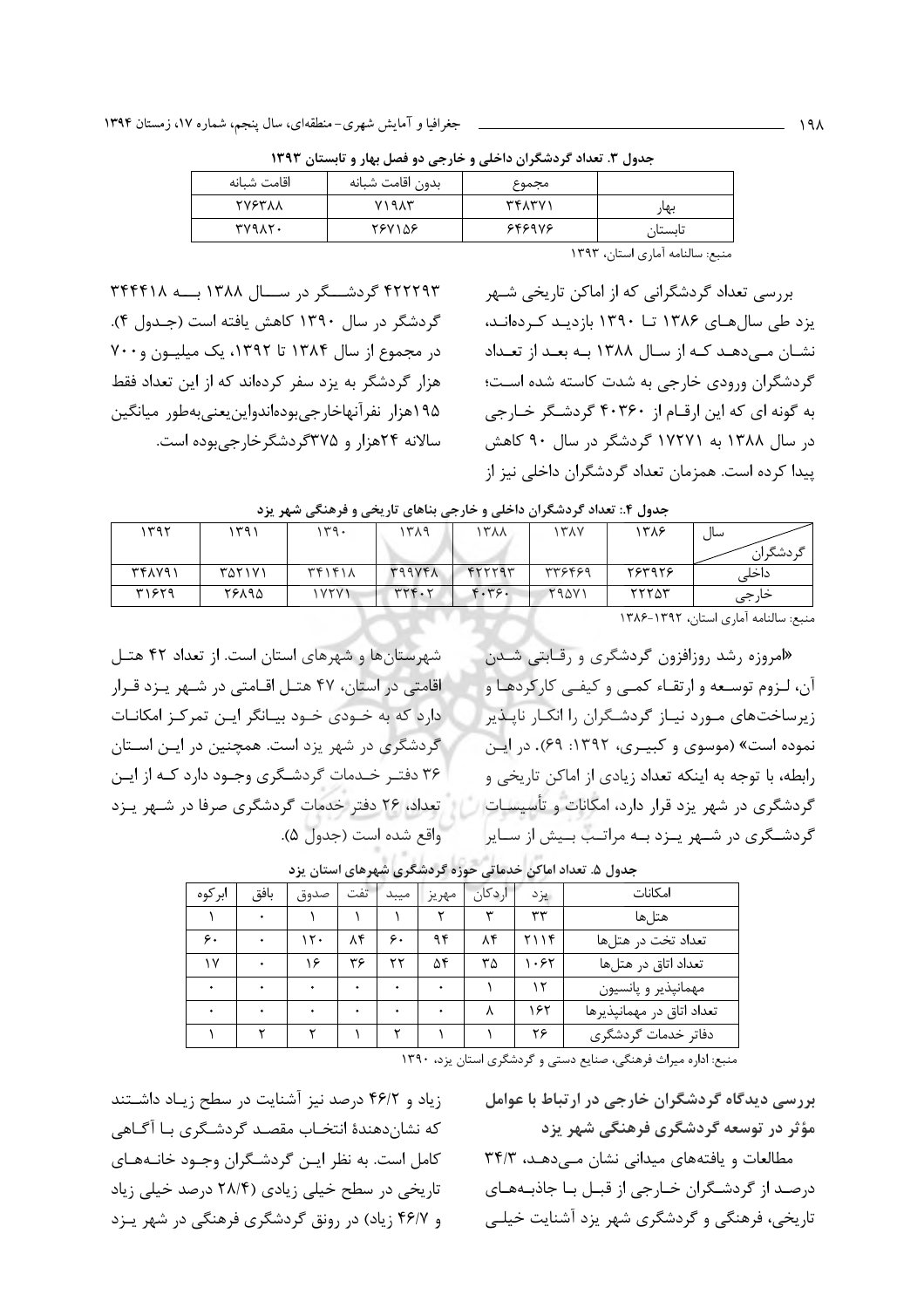امضای تفاهمنامهٔ همکاری بین شهر یزد با این استانها در همه زمینههای گردشگری مےتوانـد نقـش بسـیار مهمی در توسعه و رونق گردشگری داشته باشد. ۷۵/۲ از گردشــگران تــأثير تبليغــات مفيــد و مــؤثر را كــه دربرگیرنــدهٔ ارزشهــای تــاریخی، ســنتی و معمــاری کویری است، در جذب گردشگران فرهنگی بسیار مهـم و اساسی میدانند. در ارتباط با میزان رضایت از نحوهٔ برخورد مسئولین آثار تاریخی و مهماننوازی مردم شهر یزد با گردشگران خارجی، ۷۶/۹ درصد از گردشگران رضايت بالا و خيلي بالايي داشتند (جدول ۶). عوامل مؤثر بر توسعهٔ گردشگری فرهنگی با رویکرد جذب گردشگران .... تأثير گذار هستند. يافتهها همچنين نشان مي دهد ۶۶/۹ درصد از گردشگران خارجی معتقدند ضعف مـديريت و عدم اجرای پروژهها در زمینـهٔ گردشـگری فرهنگـی در سطح زیادی میتواند توسعه گردشگری فرهنگـی در شهر یزد را با مشکل جدی مواجه سازد. همچنین بیش از ۵۰ درصد از گردشگران خارجی معتقدند کـه میــزان امكانات اقامتي شهر يزد جهت جذب گردشگر مناسب و مطلوب است. ۸۰/۵ درصد از گردشگران نیز معتقدند همجواري با اسـتانهـاي اصـفهان، فـارس، خراسـان و کرمان در سطح زیاد و خیلی زیادی میتوانـد در رونـق گردشگری فرهنگے شےر پےزد مؤثر باشـد؛ بنـابراین،

|  |  |  |  |  | جدول ۶: بررسی مؤلفههای گردشگری از دیدگاه گردشگران خارجی |  |  |
|--|--|--|--|--|---------------------------------------------------------|--|--|
|--|--|--|--|--|---------------------------------------------------------|--|--|

| خيلى                    | کم                                              | متوسط                               | زياد                           | خيلى                                   | مؤلفەهاي توسعه گردشگرى فرهنگى                                                                                 |
|-------------------------|-------------------------------------------------|-------------------------------------|--------------------------------|----------------------------------------|---------------------------------------------------------------------------------------------------------------|
| کم                      |                                                 |                                     |                                | زياد                                   |                                                                                                               |
| $1/\tau$                | Y/Y                                             | $\overline{Y} \cdot / \overline{Y}$ | $\Delta \cdot 7$               | $\tau\tau/\Delta$                      | تأثیر تنوع دینی موجود در شـهر یـزد و تفـاوتهـای فرهنگـی ادیـان مختلـف بـه ویـژه                               |
|                         |                                                 |                                     |                                |                                        | زردتشتیها در آینده گردشگری فرهنگی                                                                             |
| $\bar{ }$               | $\mathbf{Y}/\mathbf{F}$                         | 1818                                | ۴۳۱۸                           | $\Upsilon\Upsilon/\Upsilon$            | همزیستی مسالمت آمیز مسلمانان و زرتشیها و آئینهای کهن و گویش غنی به عنـوان                                     |
|                         |                                                 |                                     |                                |                                        | بخشی از میراث فرهنگی معنوی شهر یزد                                                                            |
| ١Ιλ                     | ۵/۳                                             | ۲۲/۵                                | <b>ASIA</b>                    | 177                                    | تأثیر تبلیغات جاذبههای فرهنگی شهر یزد در ترسـیم چهـره واقعـی فرهنـگ اسـلامی-                                  |
|                         |                                                 |                                     |                                |                                        | ایرانی و جذب گردشگران خارج <u>ی</u> مستنس                                                                     |
| $1/\zeta$               | $f/\lambda$                                     | ۲۴/۳                                | ۵۸۱۶                           | $11/\lambda$                           | اهمیت  موزهها و کتابخانهها در کنار آثـار تـاریخی در شـهر یـزد در توسـعه گردشـگری                              |
|                         |                                                 |                                     |                                |                                        | فرهنگی                                                                                                        |
| $1/\lambda$             | $Y/\lambda$                                     | $\Upsilon \Lambda / \Upsilon$       | 4917                           | $\mathcal{N}$                          | تأثيرگذاري و اهميت برخي اماكن مقدس و آرامگاه برخي از شخصيتها در ايجاد جاذبـه                                  |
|                         |                                                 |                                     |                                |                                        | گردشگری فرهنگی                                                                                                |
| $\cdot$ / $\epsilon$    | $f/\gamma$                                      | $Y \setminus /Y$                    | $\Delta Y/Y$                   | $\overline{\Upsilon \cdot / \Upsilon}$ | تأثیر بازارهای تاریخی شهر یزد در بهبود وضعیت گردشگری فرهنگی شهر یزد                                           |
| .19                     | $\mathbf{y}_{\mathcal{B}}$                      | $\frac{5}{10}$                      | ۴۹/۷                           | $\Upsilon(\gamma)$                     | اهمیت برگزاری جشنوارههای فرهنگی در برگیرنده سـنتهـا، آداب و رسـوم و فرهنـگ                                    |
|                         |                                                 |                                     |                                |                                        | مردم شهر یزد در فرایند رونق گردشگری محرکی است کا و علوم اسما فرانسانی و مطال                                  |
| .19                     | $\Delta$ /9                                     | Yf/Y                                | fY/9                           | $Y \cdot / V$                          | تأثیر محوطههای تاریخی همراه با برپایی مراسمهای مختلف دینی و سنتی در شهر یـزد                                  |
|                         |                                                 |                                     |                                |                                        | در جذب گردشگران فرهنگی مستقل می کنیم که است از استفاده با استفاده با استفاده با استفاده با استفاده با استفاده |
| ۰۱۶                     | ٣                                               | $\left  \cdot \right $              | ۴۳۱۸                           | $\overline{\mathsf{f}^{\mathsf{r}}}$   | تأثیر فرم معماری سنتی شهر یزد در جذب گردشگران خارجی                                                           |
| .19                     | $f/\gamma$                                      | $\mathbf{r}\mathbf{r}$              | ۴۲                             | 19/2                                   | اهمیت هنرهای سنتی شهر یزد مانند شعربافی که دربرگیرنده دارایی بافی، احرامیبافی،                                |
|                         |                                                 |                                     |                                |                                        | ترمه بافی و … است در جذب گردشگران                                                                             |
|                         | $\overline{\overline{\overline{\overline{y}}}}$ | $\tau\tau/\Delta$                   | 4817                           | 1Y/Y                                   | اهمیت برگزاری تورهایی گذراندن تعطیلات آموزشی برای یادگیری برخی از جنبـههـای                                   |
|                         |                                                 |                                     |                                |                                        | فرهنگ در رونق گردشگری فرهنگی                                                                                  |
| $1/\zeta$               | .19                                             | ۲۴/۳                                | 4617                           | 5818                                   | تأثیر تعامل بین ساکنین شهر پـزد و گردشـگران فرهنگـی در پویـایی فرهنـگ و رونـق                                 |
|                         |                                                 |                                     |                                |                                        | گردشگری فرهنگی در شهر یزد                                                                                     |
|                         | $\mathbf{r}/\mathbf{r}$                         | 15/7                                | f(f)                           | $\mathbf{Y} \mathbf{Y} / \mathbf{Y}$   | تأثیر کوچههای پیچ در پیچ، طاقهای ضربی و ساباط و بادگیرها در مسیر آثـار تــاریخی                               |
|                         |                                                 |                                     |                                |                                        | در ترسیم آینده گردشگری فرهنگی                                                                                 |
| $\mathbf{Y}/\mathbf{F}$ | Y/1                                             | ۲۲/۵                                | $\Delta Y/Y$                   | 177                                    | میزان تأثیرگذاری نقاط ضعف در عرضه صنایع دستی سـنتی و برگـزاری جشـنوارههـای                                    |
|                         |                                                 |                                     |                                |                                        | سنتی بر وضعیت توسعه گردشگری فرهنگی                                                                            |
| $1/\lambda$             | $1/\lambda$                                     | 1Y/T                                | f9/1                           | $\frac{8}{2}$                          | نقش سرمایه گذاری خصوصی در جهت مرمت میراث فرهنگی و توسعه اقامتگاهها جهت                                        |
|                         |                                                 |                                     |                                |                                        | توسعه گردشگری در شهر یزد                                                                                      |
| $1/\zeta$               | ٣                                               | YY/9                                | $\Delta \mathbf{Y}/\mathbf{Y}$ | 188                                    | نقش استفادههای آموزشی از مکانهای باستانی، به ویژه مکانهای جایگاه اندیشمندان در                                |
|                         |                                                 |                                     |                                |                                        | ترسیم أینده گردشگری فرهنگی                                                                                    |
| $1/\zeta$               | $1/\lambda$                                     | $Y\Lambda/\mathfrak{F}$             | $\Delta \cdot / 9$             | 199                                    | نقش آسیب رسیدن به بافت سنتی معماری شهر یزد بر فرایند گردشگری فرهنگی                                           |
| $1/\lambda$             | $\Delta$ /9                                     | $\mathbf{r} \cdot \mathbf{r}$       | $\Gamma V/\gamma$              | 19/2                                   | تأثیرکمبود اقامتگاهها یا مکانهای سـکونتی بـرای گردشـگران در وضـعیت گردشـگری                                   |
|                         |                                                 |                                     |                                |                                        | فرهنگى                                                                                                        |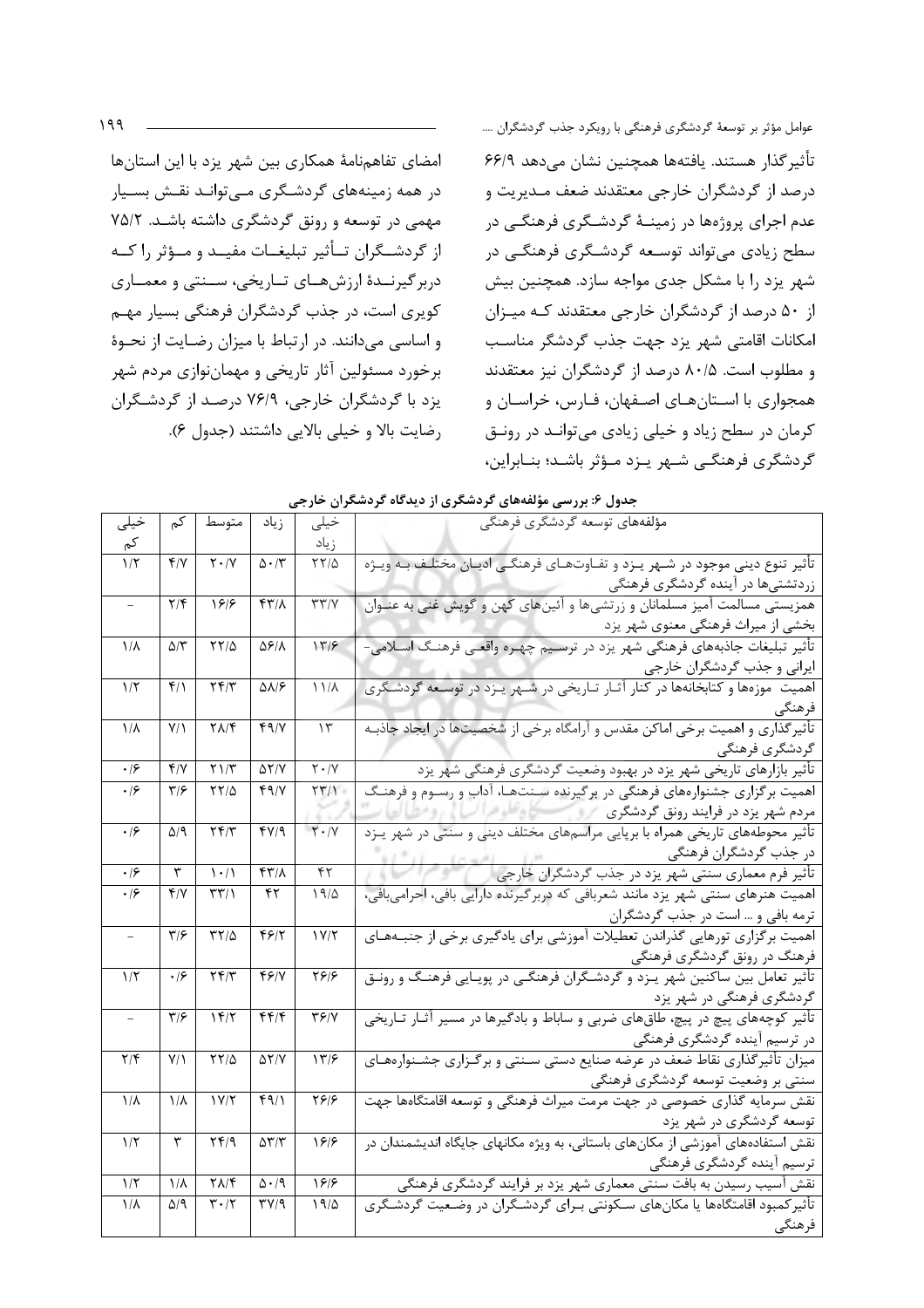|           |             | $\Delta/\Upsilon$ $\Upsilon/\Lambda$ | 49/1 |      | نقش ایجاد اقامتگاهها در مکانهای تاریخی همراه با تجهیز آنها با آثار تاریخی و باسـتانی |
|-----------|-------------|--------------------------------------|------|------|--------------------------------------------------------------------------------------|
|           |             |                                      |      |      | در جذب گردشگران فرهنگی                                                               |
| $1/\zeta$ | ١Ιλ         | $\lambda x^2$                        | fV/9 | ۲۹   | نقش مسجد جامع و آتشکده در کنار هم در شهر یزد در جذب گردشگران فرهنگی                  |
| .19       | ۴۱۷         | YY/Y                                 | f9/1 | 1818 | ارزیابی شما از بازآفرینی و احیای مراکز فرهنگی و تاریخی در شهر یزد                    |
| .19       | $\Delta$ /۳ | ۲۴۱۶                                 | ۵۴/۴ | 11/5 | میزان رضایت از تجهیزات و امکانات رفاهی موجود در کنار جاذبههای تاریخی و فرهنگی        |
| $1/\zeta$ | $f/\lambda$ | YY/Y                                 | ۵۳/۸ | 9/2  | نقش سـرمایه گـذاریهـای دولتـی و خصوصـی در تجهیـز امکانـات رفـاهی و تفریحـی           |
|           |             |                                      |      |      | جاذبههای تاریخی و فرهنگی شهر یزد                                                     |

منبع: برداشت ميداني، ١٣٩٠

وضعیت کنــونی و آتــی گردشــگری فرهنگــی بســیار تأثیر گــذار اســت. در ایــن ارتبــاط، ۶۸/۱ گردشــگران خارجي معتقدنـد ايـن عامـل نقـش بسـيار زيـادي در تخریب آثار تاریخی- فرهنگی گردشگری در شـهر پـزد دارد. سایر مؤلفههـای توسـعهٔ گردشـگری فرهنگـی از دیـدگاه گردشـگران خـارجی در جـدول ۷ بیـان شـده است.

میــراث فرهنگــی یکــی از مهمتــرین جاذبــههــای گردشگری شهر یزد است. تخریب این میراث می توانـد در دراز مدت باعث از بین رفتن توان گردشـــگری شهر یزد شـود؛ در نتیجـه توســـعه گردشـگری را بایـد بـه شکلی دنبال کنیم که آسیبی به میـراث فرهنگـی وارد نکند. یکی از مهمترین عوامل مـؤثر در آسـیبپـذیری آثارتاریخی میـزان اثرگــذاری تخریـب آثــار باســتانی و تاریخی در اثر ورود بیش از حد گردشگران است که در

|                         |                         |                   |                                |                               | جناول ۰. نفس عواش محتلف در جناب تردشخر و توسعه تردشتخری ترشحتی شهر پرد از دیداده تردشخران حارجی |          |
|-------------------------|-------------------------|-------------------|--------------------------------|-------------------------------|-------------------------------------------------------------------------------------------------|----------|
| خیلی کم                 | كم                      | متوسط             | زياد                           | خيلى                          | عامل                                                                                            | رديف     |
|                         |                         |                   |                                | زياد                          |                                                                                                 |          |
| $f/\lambda$             | $1/\lambda$             | 1810              | $\uparrow \uparrow / \uparrow$ | $f1/\tau$                     | اژانسها و دفاتر مسافرتی                                                                         | ١        |
| $\mathbf{Y}/\mathbf{F}$ | Y/Y                     | 10/9              | $\Upsilon(\gamma)$             | $\mathfrak{r}$ .              | راهنمايان توريست                                                                                | ٢        |
| $\mathbf{Y}/\mathbf{Y}$ | ۱۳/۵                    | $\frac{1}{2}$     | $\tau\tau/\Delta$              | $\Gamma \Delta/\Gamma$        | تبليغات                                                                                         | ٣        |
| $\Delta/\Upsilon$       | ۱۵/۳                    | $\tau\tau/\Delta$ | $\upmu$                        | $11/\lambda$                  | برگزاری سمینار گردشگری                                                                          | ۴        |
| 1/f                     | $\lambda/\Upsilon$      | Y9/F              | $f\$                           | 14/1                          | چاپ و پخش بروشورهای گردشگری                                                                     | ۵        |
| $\frac{1}{\Lambda}$     | 1 Y/F                   | 7818              | $T\Delta$ /9                   | $1\Delta$ /9                  | توسعه و تقويت صنايع دستي                                                                        | ۶        |
| $\cdot$ /۶              | 5/۳                     | <b>TV/8</b>       | $\uparrow \uparrow / \uparrow$ | $\mathbf{r} \cdot \mathbf{r}$ | توجه به بهداشت و حفظ پاکیز گی محیط                                                              | ٧        |
|                         | $\Delta/\tau$           | 1 V/F             | $f\frac{1}{2}$                 | $\Gamma$ )/ $\Lambda$         | تجهيز امكانات رفاهي جاذبههاي تاريخي                                                             | λ        |
|                         | ۶۱۵                     | 19/F              | ۴۵٬۹                           | 7810                          | ايجاد دسترسىهاى مناسب براى جاذبهها                                                              | ٩        |
| $1/\lambda$             | $\mathsf{Y}/\mathsf{q}$ | Y1/Y              | ۴۶۱۵                           | $\Gamma \Delta/\Gamma$        | رستورانهای تاریخی و مجهز                                                                        | ١.       |
| $\cdot$ /۶              | $f/\gamma$              | YV/F              | $f \cdot 19$                   | YY/Y                          | غذاهای محلی                                                                                     | ۱۱       |
| $\cdot$ /۶              | ۱۱/۸                    | $\frac{8}{2}$     | $\Upsilon V/\Upsilon$          | $\mathbf{Y} \cdot \mathbf{S}$ | نمایشگاهها و جشنوارهها                                                                          | $\gamma$ |
| $\cdot$ /۶              | $Y/\mathcal{F}$         | <b>TAI</b>        | $\mathbf{r}$                   | $Y \mathcal{F}/Y$             | موزه                                                                                            | ۱۳       |
| $\frac{1}{2}$           | 9/5                     | <b>TA/A</b>       | $T\Lambda/T$                   | $\frac{1}{\sqrt{2}}$          | اسناد تاریخی و کتابخانهها                                                                       | ۱۴       |
| $\frac{1}{\Lambda}$     | $f/\lambda$             | $\frac{8}{11}$    | ۳۲/۴                           | $\Upsilon V/\Upsilon$         | مرمت بناهاى ميراث فرهنگى                                                                        | ۱۵       |
| $\cdot$ /۶              | $Y/\lambda$             | 1 V/F             | $f\uparrow/\uparrow$           | $\mathbf{r}$ .                | بازارهای سنتی                                                                                   | ۱۶       |
| $1/\tau$                | $9/\mathfrak{F}$        | YY/1              | <b>٣٧/۶</b>                    | ۲۲/۹                          | احترام به فرهنگ گردشگران                                                                        | ١٧       |
| $\Delta/\tau$           | $\Delta$ /۳             | $\mathbf{r}$ .    | $fY/\mathfrak{F}$              | $\mathsf{r}$ .                | احیاء و عرضه مراسم شاد محلی                                                                     | ۱۸       |
| $\equiv$                | V/F                     | 7818              | 47/9                           | ٢٠                            | احیا و عرضه مراسم مذهبی و فرهنگی محلی                                                           | ۱۹       |
| $1/\lambda$             | $1/\lambda$             | 1 A/A             | 44/4                           | <b>TA/A</b>                   | جاذبههای میراث فرهنگی                                                                           | ٢٠       |

حدمل لا نقشر عوامل وختلف در حذرن گردشگر و توسعه گردشگری فرهنگ شور بزد از دردگاه گردشگران خارجر

منبع: برداشت میدانی، ١٣٩٠

 $\cdot$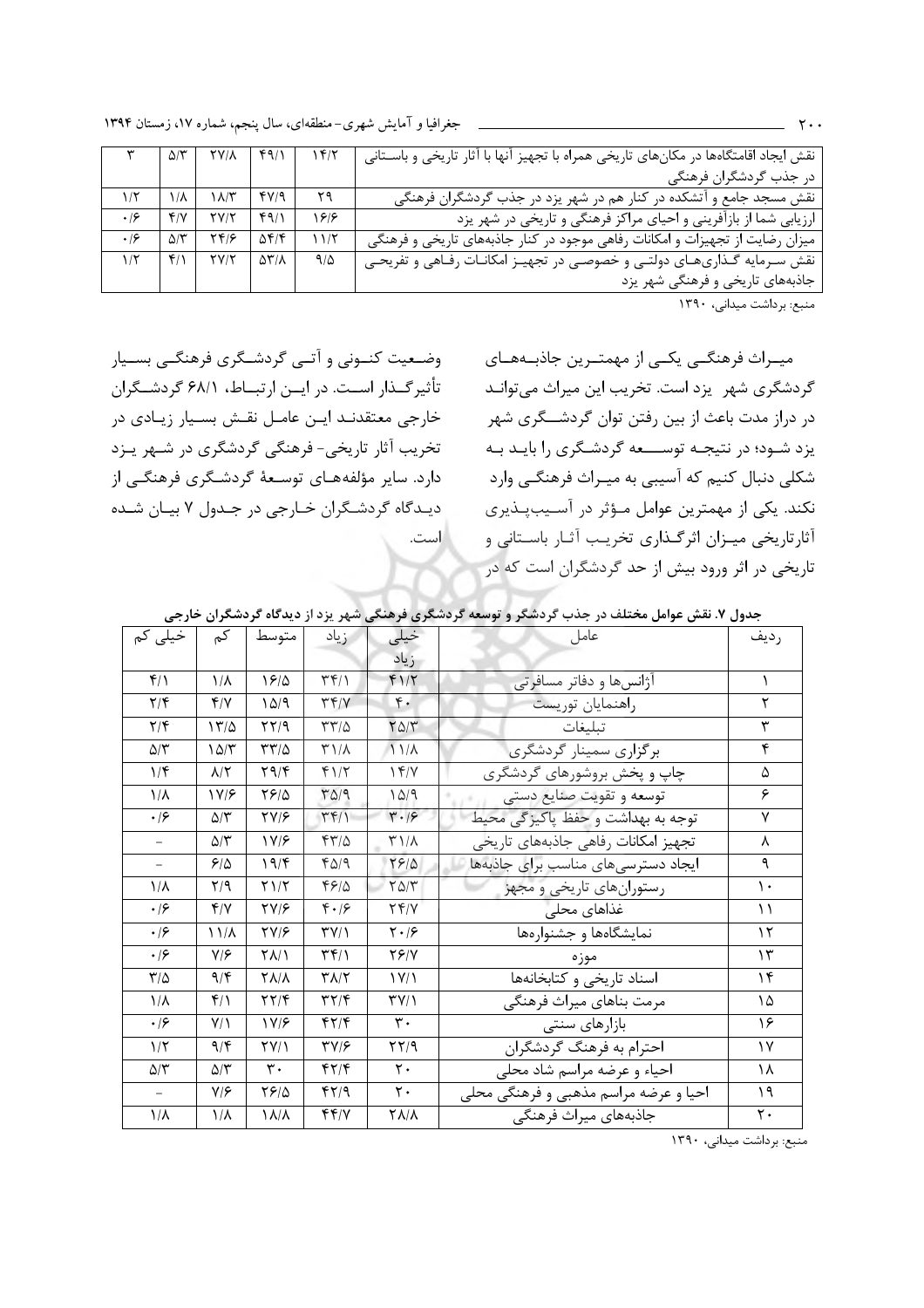آموزشی جهت توسعه گردشگری فرهنگی شهر پـزد از دیدگاه گردشگران خارجی مـورد بررسـی قـرار گرفتـه است.

با استناد به نتايج ضرايب تحليل همبستگى، عمده ترین متغیرهایی که می توانستند برای الگوسازی ليزرل مفيد واقع شوند در مجموع هفت متغير مكنون درونی تحت عناوین هفت مؤلفه زیرساختهای توسـعه گردشگری، فرهنگے، اقتصادی، اجتمـاعی، مـدیریتی، تبليغاتي و آموزشي شرايط موجـود تحـت تـأثير يـك متغيـر مكنـون بيرونـي بـا عنـوان توسـعهٔ گردشـگري فرهنگی مشخص شدند که مطابق با اطلاعـات جـدول ۸، معیارهای شاخص نیکویی برازش برابر ۰/۹۳ بوده است که چون کمتر از یک بوده است، مدل مربـوط از برازش خوبی برخوردار است. عوامل مؤثر بر توسعهٔ گردشگری فرهنگی با رویکرد جذب گردشگران ....

يافتـههـاى ميـدانى نشـان مـىدهـد مؤلفـههـاى آژانسهای و دفاتر مسافرتی، راهنماهای تور، تبلیغـات، چاب بروشورهای گردشگری، توجه به بهداشت و حفظ پاکیزگی محیط، تجهیز امکانات رفاهی جاذبههای تباریخی، ایجباد دسترسبی مناسب بیرای جاذبیهها، بازارهای سنتی، مراسـم مـذهبی و فرهنـگ محلـی در سطح زیاد و خیلی زیـاد یعنـی بـیش از ۵۰ درصـد در توســعه گردشــگرى فرهنگــى شــهر يــزد از ديــدگاه گردشگران خارجی نقش دارند (جدول ۷)

# مدل سازی معادلات ساختاری توسعه گردشگری فرهنگی در شهر یزد

این پژوهش دارای ۲۶ متغیر مشاهدهیذیر است که در قالب هفت مؤلفهٔ زیرساختهای توسعه گردشگری، فرهنگي، اقتصـادي، اجتمـاعي، مـديريتي، تبليغـاتي و

| جناون ۲۰. ساختن نیز ارس برای شان ساختاری توسعه فرقشتاری فرستی شهر پرت |                         |                                   |                   |  |  |  |  |  |  |  |
|-----------------------------------------------------------------------|-------------------------|-----------------------------------|-------------------|--|--|--|--|--|--|--|
| برازش قابل قبول                                                       | مدل اصلاح شده           | شاخصها                            | شاخصها            |  |  |  |  |  |  |  |
| بزرگتر از ۰/۰۵ درصد                                                   | $\cdot/\cdot$ A)        | سطح تحت پوشش کای اسکور            |                   |  |  |  |  |  |  |  |
| $GFI > \mathcal{I}$                                                   | $\cdot$ /9 $\Upsilon$   | نیکویی برازش                      | برازش مطلق        |  |  |  |  |  |  |  |
| $AGFI > \mathsf{P}$                                                   | $\cdot$ /95             | نیکویی برازش اصلاح شده            |                   |  |  |  |  |  |  |  |
| NNFI > 1                                                              | $\cdot/\lambda$ ۶       | برازش نرمال نشده                  |                   |  |  |  |  |  |  |  |
| NFI > 9.                                                              | .71.                    | برازش نرمال شده                   | برازش تطبيقي      |  |  |  |  |  |  |  |
| $GFI > \mathcal{I}$                                                   | $\cdot/\Lambda\Upsilon$ | برازش تطبيقي                      |                   |  |  |  |  |  |  |  |
| $IFI > \mathcal{A}$                                                   | $\cdot/\lambda \cdot$   | برازش افزايش                      |                   |  |  |  |  |  |  |  |
| بالاتر از ۵۰ درصد                                                     | $\cdot$ /Y)             | شاخص برازش نرمال تقليل يافته      |                   |  |  |  |  |  |  |  |
| RMSEA کمتر از ۱۰ درصد                                                 | $\cdot/\cdot\cdot$ ۴۳   | ريشه ميانگين مربعات خطاي برآورد   | برازش تقليل يافته |  |  |  |  |  |  |  |
| $\uparrow$ ا تا $\uparrow$                                            | $Y/\cdot$ ) $Y$         | کای اسکور نرمال شده به درجه آزادی |                   |  |  |  |  |  |  |  |

.<br>جدول ۸. شاخص های برآزش برای مدل ساختاری توسعه گردشگری فرهنگی شهر بزد

منبع: محاسبات نگارندگان

براستاس بترآورد ضبرایب استاندارد شندهٔ مندل ساختاری تحقیق و سطح معناداری (۰/۰۰۲۱ =) بهدست آمده در نمودار ۴، نشان مهیدهـد نقـش تمـام هفت مؤلفـه در توسـعهٔ گردشـگری فرهنگـی بسـيار ضروری بوده است و همـه ایـن عوامـل و مؤلفـههـا بـا توسعه گردشگری یک رابطهٔ معنیداری دارند چـرا کـه معنی داری تمام مؤلفهها بیش از ۱/۹۶ است. بر اسـاس

نمـودار (۴) مؤلفـههـای زیرسـاختهـای گردشـگری و مدیریت و تبلیغات در حوزهٔ گردشگری بیشترین تـأثیر را در توسعه گردشگری فرهنگے در شـهر پـزد دارنـد. تأثيرات هر سه اين مؤلفهها بر روي توسعه گردشـگري فرهنگی شهر یزد با ضریب مستقیم و مثبت هستند. در مرحله بعد با بهدست آوردن مدل اندازهگیری با استفاده از ضـرايب γ و β و اسـتفاده از آزمـون T بـه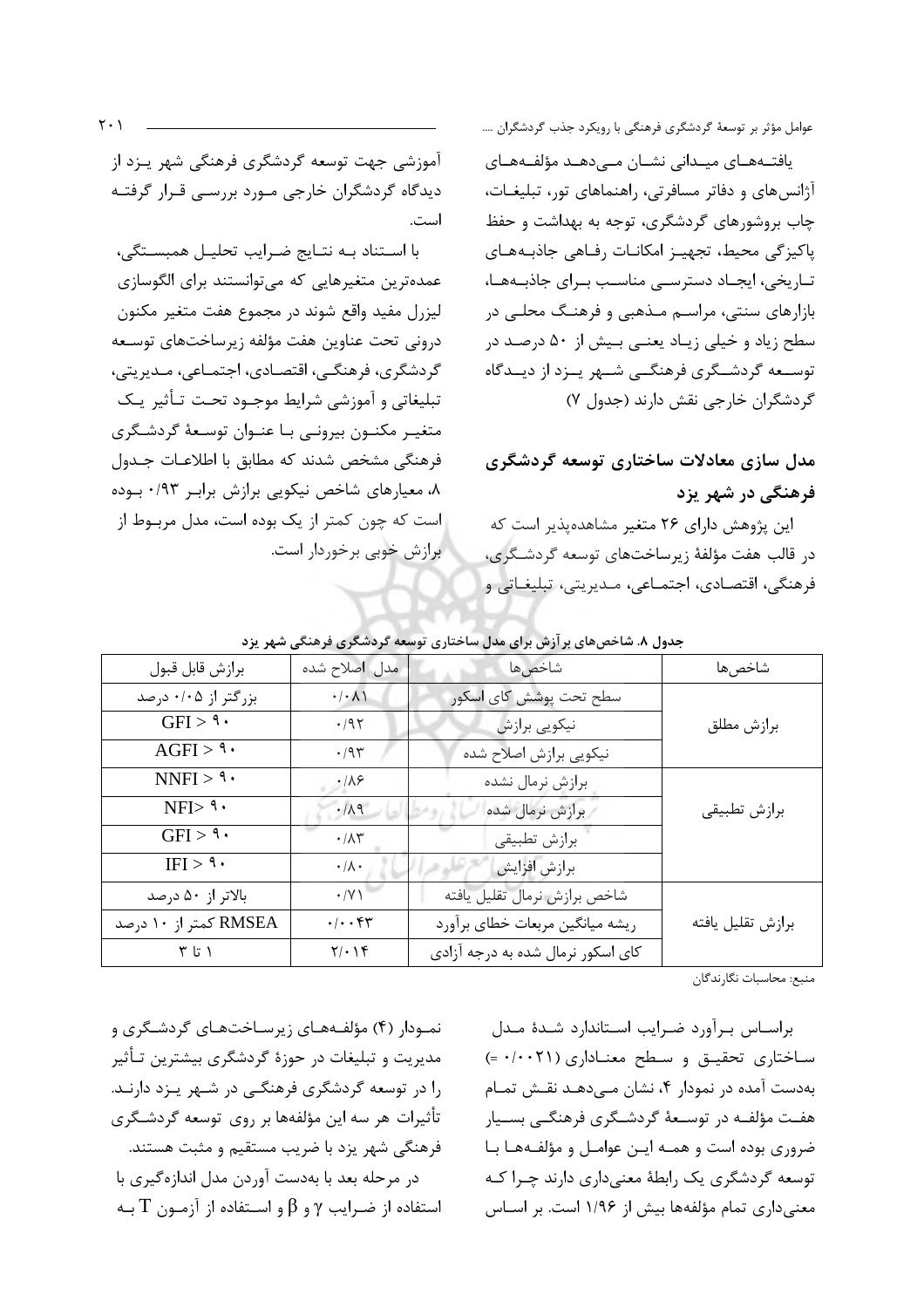جغرافیا و آمایش شهری-منطقهای، سال پنجم، شماره ١٧، زمستان ١٣٩۴

۴) و (۵) نتایج و یافتههای حاصل از تحلیل در مـدل ساختاری مربـوط بـه فرضـیههـای پـژوهش را نشـان مے دھند.

منظـور شـناخت هرچـه بهتـر روابـط علّـى و نحـوه تـأثيرگــذاري هفـت مؤلفــه زيرســاختـهــا، فرهنگــي، اقتصادي، اجتماعي، مـديريتي، تبليغـاتي و آموزشـي از مدل سازی معادلات ساختاری استفاده گردیـد. نمـودار



Chi-Square=111.30, df=28, P-value=0.002, RMSER=0.004

نمودار ۴. الگوی اولیهٔ اندازهگیری توسعه گردشگری فرهنگی در اعداد حالت معنیداری منبع: محاسبات نگارندگان

(۶/۷۴) و غیرمستقیم (۴۳/۲۷) زیادی بـر روی توسـعه گردشــگري فرهنگــي دارد. تــأثيرات مســتقيم ميــزان سـرمايهگــذاري در صــنعت گردشــگري (۶/۰۹) و

نتایج مدل ساختاری مؤلفههای مـدیریت در حـوزهٔ گردشگری فرهنگی شهر یزد نشان میدهـد، چگـونگی اداره همزمـان جاذبــههــاي تــاريخي تــأثيرات مســتقيم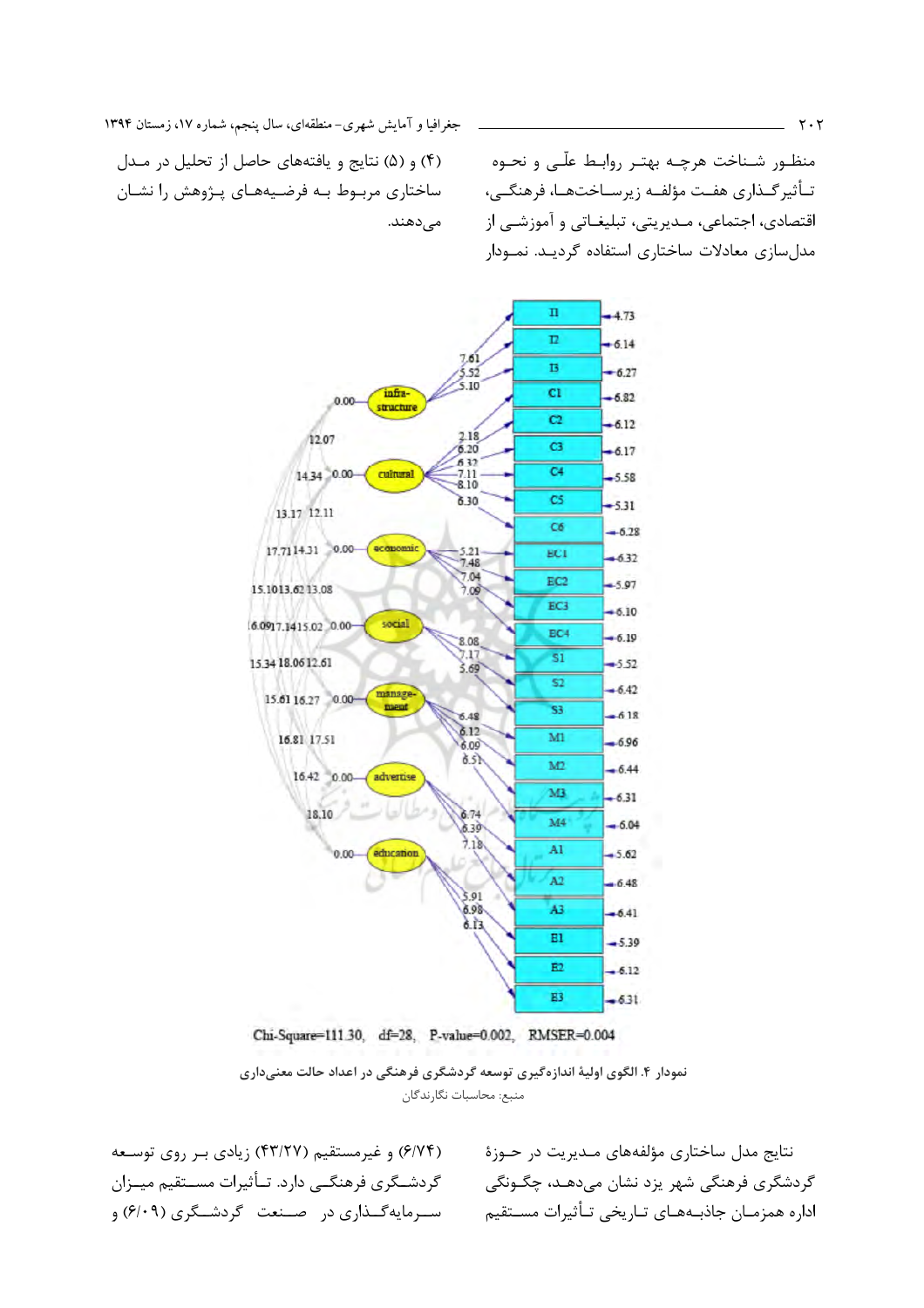تـأثيرات مســتقيم (٥/٧٢) و غيرمســتقيم (٣٧/٨٠) در

توسعه گردشگری فرهنگی شهر یزد هستند (نمودار ۵).

عوامل مؤثر بر توسعهٔ گردشگری فرهنگی با رویکرد جذب گردشگران .... غیرمستقیم (۴۰/۲۵)، تأثیرات مسـتقیم و غیرمسـتقیم اعمال نظارت در نگهداری از ابنــای تــاریخی بــهترتیــب (۵/۹۶ و ۳۹/۳۹) و همچنسین کنتسرل و اعمسال نظارتهای لازم در خصوص صدور مجوزها و نحوهٔ اداره و ارائه خدمات توسط مراکز و مجتمعهای اقـامتی و پذیرایی و همچنین دفاتر خدماتی و مسـافرتی دارای



Chi-Square=111.32, df=28, P-value=0.0002, RMSER=0.094

نمودار ۵. الگوی ساختاری توسعه گردشگری فرهنگی در حالت معنیداری منبع: محاسبات نگارندگان

اسمیت معتقد است که گردشگران فرهنگی به تعاملات واقعی با اجتماعات محلی و سنن آنهـا علاقــه بیشــتری دارند. گردشگری فرهنگی را میتوان سـفری توصـیف

نتيجەگېرى بسیاری از گردشـگران فرهنگـی علاقـهٔ خاصـی بـه مکانها و اصالت تجارب فرهنگـی دارنــد؛ بـرای نمونــه،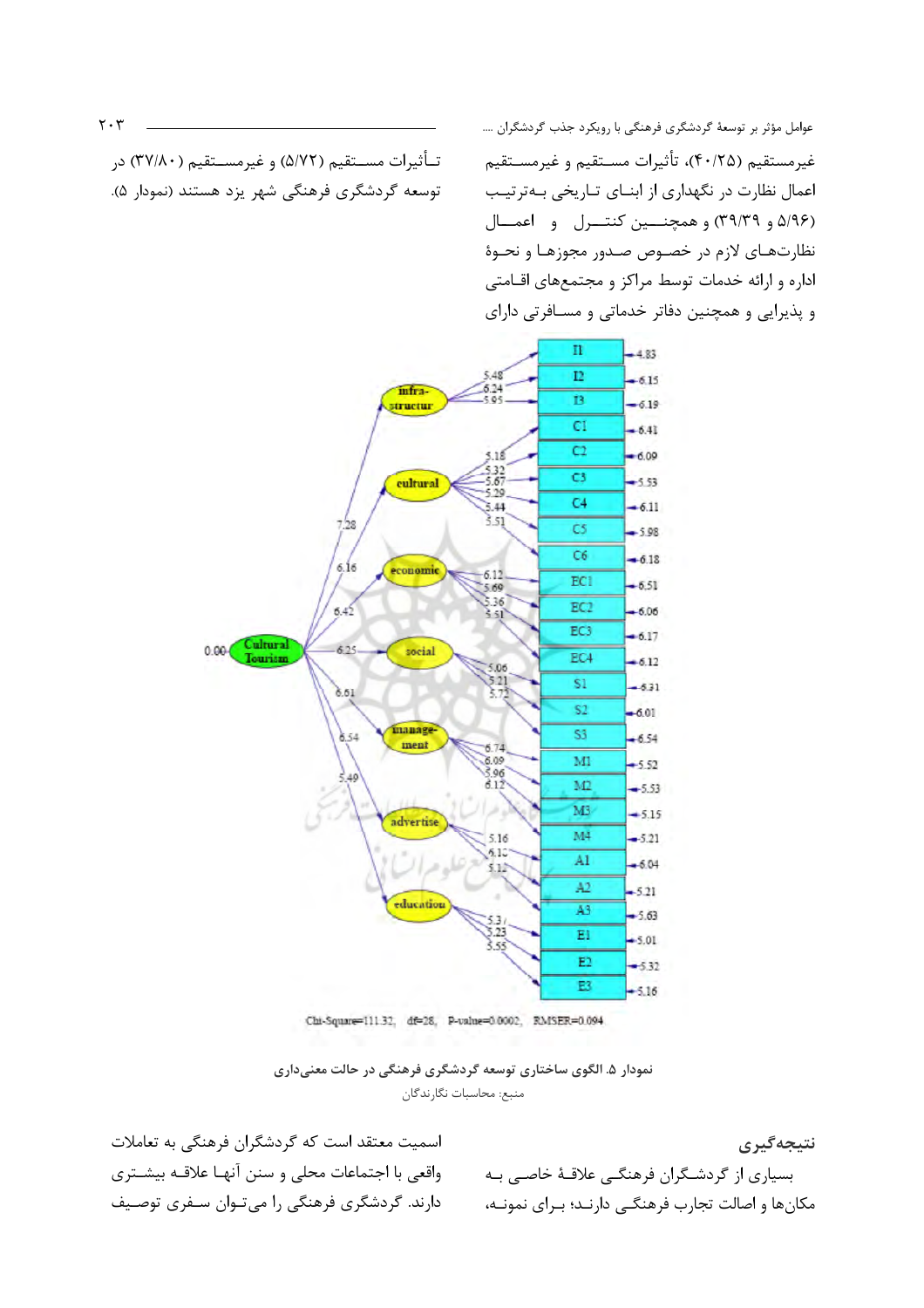امتیازاتی مانند فرهنگ، تاریخ، زنـدگی شـبانه، فرصـت خریـد، جاذبـههـای گردشـگری عمـومی و غیـره. ایـن ترکیب امتیـازات جاذبـههـای یـک شـهر مـیتوانـد بازدیدکنندگان از مکـانهـای متعـدد را جـذب کنـد. بهویژه هنگامی که جاذبه خاصی در بین این جاذبـههـا وجـود داشــته باشــد. در آن صـورت احتمــال دارد كــه بازدیدکنندگان مسافت طولانیتری را طی کنند. عـلاوه بر این، در توسعه گردشگری فرهنگی مؤلفههای زیادی ماننــد مؤلفــههــاي زيرســاختي، فرهنگــي، اقتصــادي، اجتماعي، مديريتي، تبليغاتي و آموزشي نقش دارند كه باید در هر یک از مؤلفههای مــورد نظــر آینــدهیژوهــی دقيــق صــورت گيــرد. آينــدەپژوهــي گردشــگري بــا به کارگیری ابزار و فنون درک عمیق آینده امکـان بـذیر است و آیندهپژوهـان گردشـگرى فرهنگـى بايسـتى بـا .<br>پایش روندهای کنـونی بـرای مطالعـه و تحلیـل آینـده گردشگری در شهرها بـه بررسـی پیوسـته و نظـاممنـد رویدادها و روندهای کنونی برای ترسیم صحنههای آینده مشغول شوند و به تفکر سیستماتیک و صریح در مورد آیندههای محتمل بپردازند. هدف از این پژوهش، بررسی مؤلفههای تأثیرگذار در توسعه گردشگری فرهنگی از دیدگاه گردشگران خارجی است. در حـوزهٔ گردشگری فرهنگی، ادبیات و پیشینه تحقیق در جهان نشان میدهد. اولین گام در توسعه گردشگری فرهنگی در یک جامعه، تعریف روشنی از فرهنگ آن جامعـه و محصولات فرهنگی آن است، اما یافتههای این پژوهش نشان میدهد که هنوز تعریف و طبقهبنـدی روشـنی از محصولات فرهنگی در حوزهٔ گردشگری شهر یزد وجود نـدارد و همــين عامــل باعـث شــده اســت كــه در گونەشناسى جاذبەھـاي گردشـگرى فرهنگـى مـواردى چون جشنوارەهای قومی، گالریهای هنری، تعطـیلات خلاق، دورههای زبان و جشنوارههای تـاریخی کـه در اکثر کشورها جزء مؤلفههای مهم در حــوزهٔ گردشــگری فرهنگی است، چندان مدنظر قرار نگیرند. همچنــین در حوزه گردشگری فرهنگے برنامـه٫يـزيھـاي دقيقـي توسـط کشـورهای توسـعهیافتـه در زمینــه آمــوزش، برنامههای استانداردسازی مراکز اقامتی و … در راستای

جغرافیا و آمایش شهری-منطقهای، سال پنجم، شماره ۱۷، زمستان ۱۳۹۴

کرد که در بطن آن، گردشگر خود را یک مـاجراجو یـا کاوشگر می یابد. برای بعضی از گردشگران فرهنگی، فرهنگ انگیزش اولیه برای سفر آنها است، در حالی که برای سایرین انگیزش فرعی است. ایـن گردشـگران بـه سرمايه فرهنگي کل يک مکان بسيار علاقمنــد بــوده و مایل بـه تماشـای تمـام آن هسـتند؛ زیـرا بـا آن روش میتوانند از طریق تجربههای جدید خــود بــه فرهنــگ خود بیفزایند. به این دلیل گردشگران فرهنگـی خـاص نوعی گردشگر هسـتند کـه غالبـاً در بـازار گردشـگری مورد تقدير هستند. آنان بخش بسـيار حيـاتي تقاضـاي گردشگری فرهنگی را تشکیل میدهند و تکراریترین مصـرفکننــدگان ســرمايهٔ فرهنگــي و نيــز يکــي از بانفوذترين بخشهاى جمعيت هستند؛ به نظر مى سد که این گردشگران بر ذائقه و رفتارهای مربوط به مصرف محصولات فرهنگي معين تأثير گذار باشند. يكي از مهمترین مؤلف1های توسعه گسترده ایـن نـوع از گردشگری، شناسـایی و معرفـی جاذبـههـای میـراث فرهنگی یک شهر است؛ چرا که ممکن است فرهنگ به تنهایی به اندازه کافی جـذاب نباشـد، بـا وجـود اینکـه مےتوانـد یکـی از عوامـل انگیزشـی بـرای بسـیاری از گردشگران به اصطلاح فرهنگی باشد، ولی لزومـاً هـدف اولیــه و اساســی آنهــا از ســغر نیســت. مــک کرچــر و دوکروس از ۵ نـوع گردشـگر فرهنگـی نـام مـی,برنـد: گردشگران فرهنگی هدفمند -که فرهنگ انگیزهٔ اصـلی آنهاست- بەدنبال كسب تجارب ژرف فرهنگى هسـتند، بازديدکنندگان از مکـانهـای ديـدنی -کـه بـه دلايـل فرهنگی سفر میکننـد- تجاربشـان سـطحیتـر اسـت، گردشگران فرهنگی خوش اقبـال -کـه فرهنـگ منبــع انگیزشی اولیه برای آنها نیست- خود را بهطـور اتفـاقی در میان تجارب فرهنگی ژرفی می یابنـد. گردشـگران فرهنگی کمعلاقه، فرهنگ را منبـع انگیزشــی ضـعیفی برای سفر خود میدانند و تجاربشـان سـطحی اسـت و گردشگران فرهنگی حاشیهای، فرهنگ را دلیلـی بـرای سفر خود نمے دانند، ولی از جاذبههای فرهنگے ،دیــدن می کنند؛ بنابراین، یک شهر بایـد بـیش از یـک امتیـاز دربرداشـته باشـد تـا افـراد بيشـترى را جـذب كنـد؛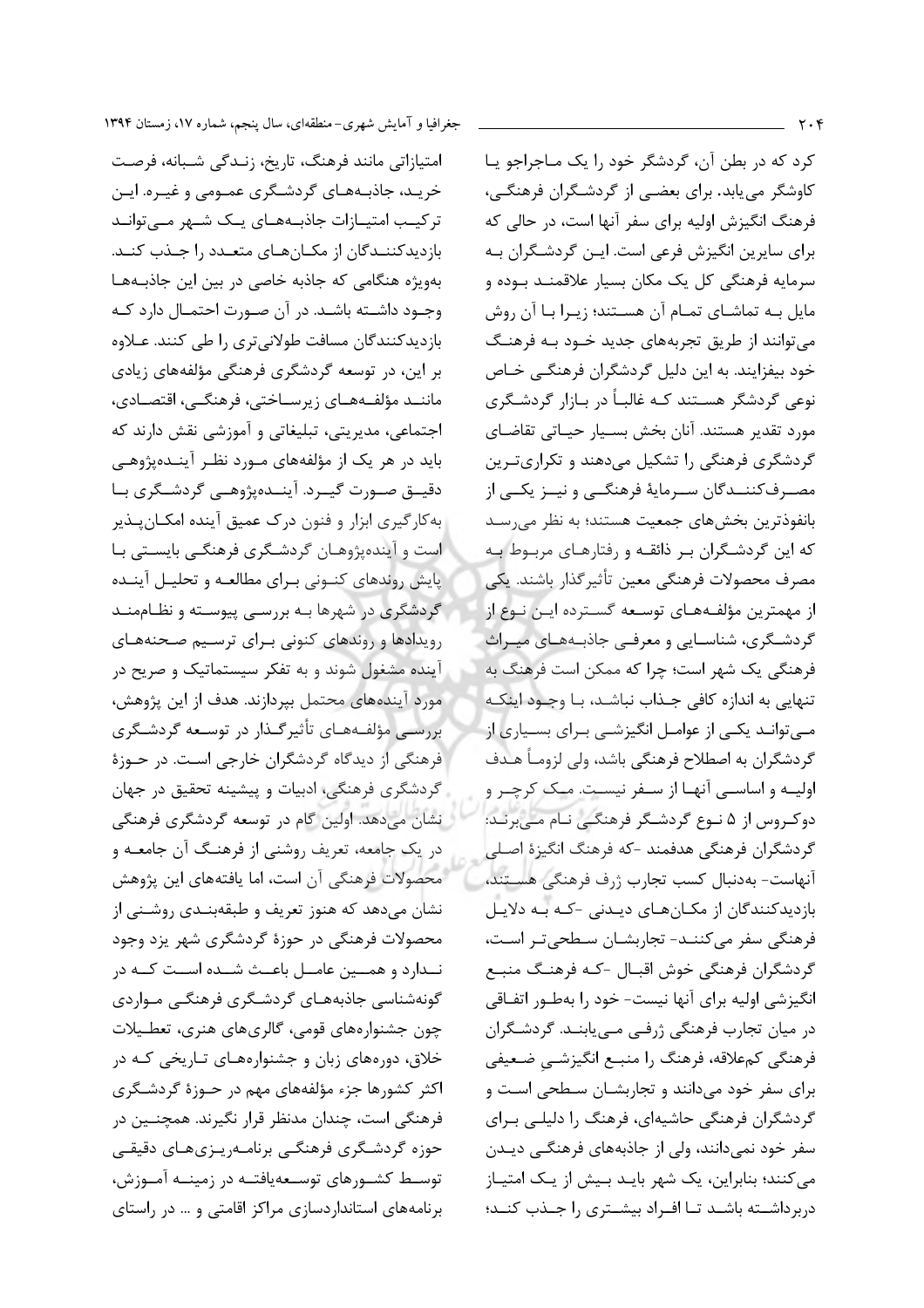- ایجــاد خلاقیــت در راســتای پویــایی مکــانهــا و جاذبههای فرهنگی و گردشگری نظیر برگزاری جشنها و آیینهای خاص و سنتی و همچنین بازنمـایی شـیوهٔ زنـدگی در دورانهـای تـاریخی مربـوط بـه هریـک از جاذبهها که منجر به بازگشت مجدد گردشگر به شهر و پویایی و همچنین افزایش درآمد پایـدار گردشـگری در اين حوزه مي شود.

- نظارت دقیق بر اماکن اقامتی گردشگران در راسـتای برندسازی و همچنین تأکید بر این نکته که هر یـک از مکانهای اقامتی بر مبنای برندی کـه دارنـد ملـزم بـه ارائه خدمات به گردشگران هستند.

- مــديريت مـــنظم و يكپارچـــه همـــراه بـــا ارائـــه زمانبندیهای دقیق و برنامهریزی شده جهت بازدیـد از جاذبههای تـاریخی و فرهنگـی جهـت پایـدار بـودن گردشگری فرهنگی. دلیل اهمیت این راهکار این اسـت که هجوم تعداد زیادی گردشگر خـارجی ممکـن اسـت باعث از بين بردن فريبندگي و جاذبههـاي تـاريخي -فرهنگی یزد برای گردشگران شود (کساد فرهنگی) کـه نهایتاً در صورت مـدیریت نادرسـت، منجـر بـه رکـود گردشگری فرهنگی خواهد شد.

- سرمایهگذاری در زمینه توسعه رستورانها و امکانـات رفاهی؛

- احیای خانههای تاریخی و سنتی شهر یزد همـراه بـا رویکرد کاربریهای چندمنظوره برای آنها؛ - تهیهٔ بروشورهای چندزبانه از جاذبههـای فرهنگـی-

تاریخی، ارائه نقشههای چندزبانه رایگـان گردشـگری و همچنین ساماندهی بلیطهای جاذبههای گردشگری در قالب بلیطهای ورودی چند منظوره برای بازدید از آثـار فرهنگی بسیار ضروری است. به این صـورت کـه بـرای مجموعه جاذبههای فرهنگی یک بلیط، برای جاذبههای تاریخی بلیط جداگانـه و بـرای سـایر جاذبـههـا هـم بلیطهای جداگانه که دربر گیرندهٔ بازدیـد از تمـام آثـار فرهنگی و یا تاریخی هستند. - آينــدەيژوهــي در زمينــهٔ توسـعه دانــش گردشــگرى (تسلط به زبان انگلیسی و سایر زیانها برای فعـالان در عرصه گردشگری)؛

عوامل مؤثر بر توسعهٔ گردشگری فرهنگی با رویکرد جذب گردشگران …. افزایش درآمد صورت گرفته است، امــا یافتــههــای ایــن پژوهش نشان میدهد هم به لحاظ وضعیت آموزشـی و هم ضمانتهای اجرایی در حوزهٔ استانداردسازی مراکـز اقامتی برنامههای راهبردی نظام یافتهای وجـود نـدارد. در این ارتباط یافتهٔ تحلیلی نیز بر اسـاس مـدلسـازی معادلات ساختاری نشان میدهد که مؤلفههای آموزش در حوزهٔ گردشگری فرهنگی در شهر یزد بسیار ضعیف بوده است؛ به گونهای که اکثر آژانس ها و دفاتر خدمات گردشـگری از کمبـود نیروهـای متخصـص در حـوزهٔ گردشگری رنج می برد. همچنین در ارتباط با مؤلفههای فرهنگــی، برگــزاری جشــنوارههــای مختلــف محلــی و مذهبی در شهر یزد در مطلوبیت فرآینـدهای فضـایی توسعهٔ گردشگری فرهنگی بسیار حـایز اهمیـت اسـت؛ چرا که از دیدگاه گردشگران خارجی یکی از مهمترین نواقص در حوزهٔ گردشگری فرهنگی شـهر پـزد، ضـعف نهادهای مسئول در این حوزه در برگزاری جشـنهـای محلبي و مـذهبي بـهعنـوان يـک جاذبـه گردشـگري فرهنگی بوده است. از سوی دیگر، جاذبههای تاریخی و فرهنگي بافت قديم شهر يزد، جـزء اصـلي گردشـگري فرهنگی در شهر یزد را شکل میدهد. مـی تـوان گفـت جاذبههای بافت تاریخی و قدیمی شهر پـزد بـه همـراه مراسمهای مذهبی چون عـزاداریهـا، نخـلبـرداری در فهرست زمینههای مهمی که موجب جـذب گردشـگر فرهنگی میشود در ردهٔ اول قرار دارد. بـا وجـودی کـه آنها تنها جاذبه برای شمار زیادی از جهانگردان خارجی نيستند، اما مشخص شده يتانسيل آنها بهعنوان جاذبـهٔ ثانويه مي تواند براي وسعت قابل توجهي به كار رود.

## يتشنهادها

بر اساس یافتههای میدانی مشخص شد که توسیعهٔ گردشگری فرهنگی در شهر یزد نیازمند سرمایه گذاری در مؤلفههای آموزشی، مدیریتی، زیرساختی و تبلیغاتی است. در ایـن راسـتا، جهـت توسـعه مطلـوب و پایـدار گردشگری فرهنگی در شهر یزد پیشنهادهای زیر ارائـه مے شود: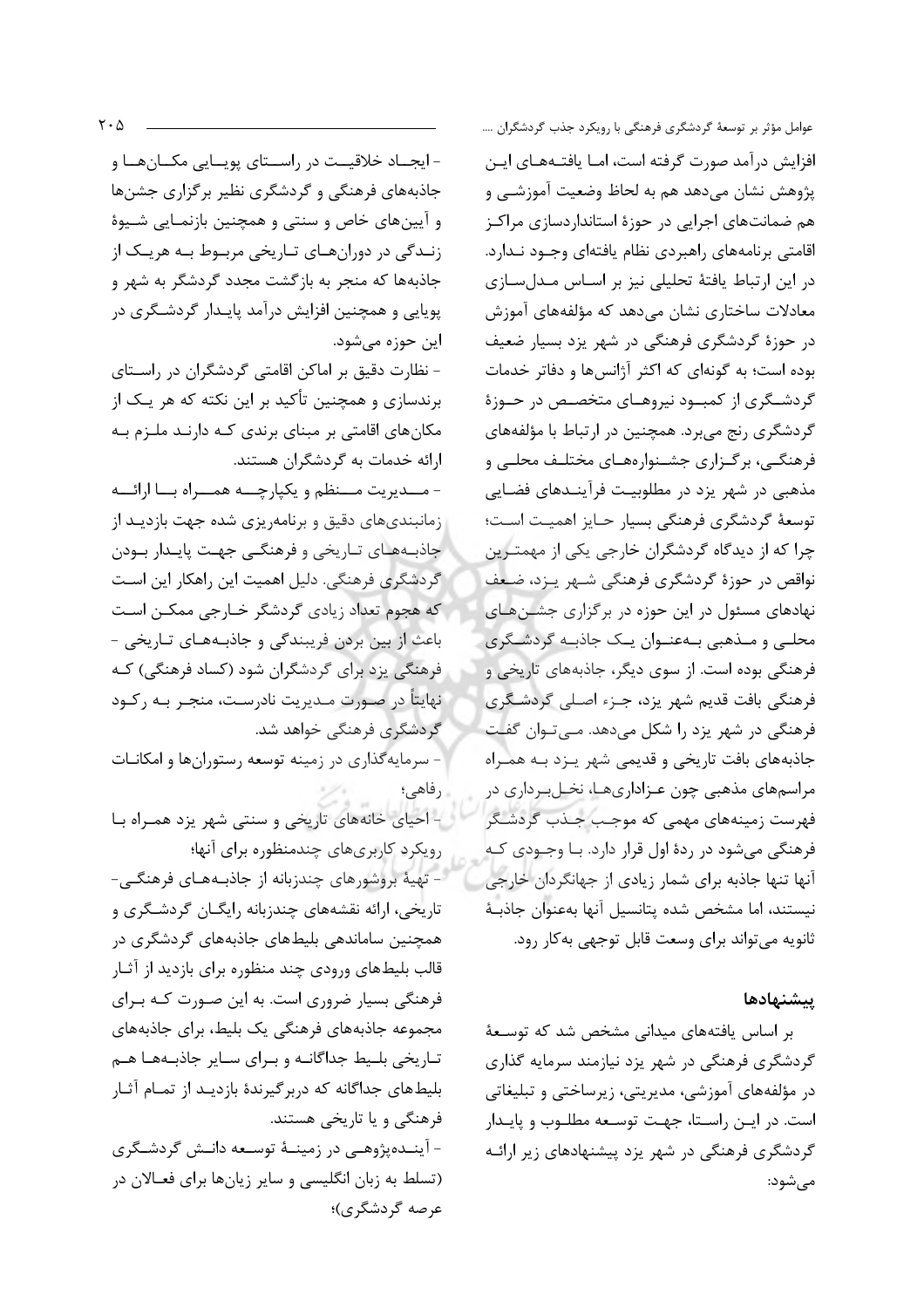- حداقل در مسیرهای خاص گردشگران خارجی بـرای بازديد از آثار تاريخي و فرهنگي، المانهـا و تابلوهـا بـه زبانهای مختلف نوشته شوند و در مسیرهای مختوم به جاذبههای فرهنگی قرار داده شوند. همچنین تابلوهـای آدرس به زبانهای مختلـف بـرای کافـه و رســتوران در بافتهای جدید شهر یزد نیز یکی از ضـروریات توسـعه گردشگری فرهنگی در شهر یزد است. - نــوریردازی در اکثـر جاذبــههــای تــاریخی- فرهنگــی بسیار ضعیف است که نیازمند سرمایهگذاری است. - برنامههای آموزشی در قالب فرهنگ مردم و فرهنــگ گردشگران خارجی برای سـاکنین شـهر پـزد در قالـب بروشورهای فرهنگی جهت حفظ و احیای فرهنگهـای ملي و محلي و عدم تسلط فرهنگ گردشگران خبارجي در بين مردم؛ - ایجاد مرکزی در شهر یزد تحت عنوان مرکز اطلاعات و نشر گردشگران خارجی بـا امکانـاتی چـون کتابخانـه (كتب مختلـف، نقشـههـای گردشـگری مختلـف، … )،

مرکز فیلم و نشر آثار تاریخی شهر یزد.

#### محدوديتهاى تحقيق

در پایان لارم به ذکر است که از محدودیتهای این یژوهش مے توان به موارد زیر اشاره کرد: ۱- با توجه به تحلیل دقیـق دیـدگاههـای گردشـگران خارجي لازم بود تا اطلاعات به صورت دقيق و مناسب در اختیار آنها قرار گیرد تا بتوان بر روی خروجی ایـن اطلاعات برنامهريزي دقيقي صورت گيرد؛ ٢- دقت در تنظيم پرسشنامه با توجه به مليت هر يك از گردشگران و همچنین موانع زیاد در گـزینش برخـی از سؤالات؛ ۳- عدم همکاری مناسب دفـاتر خـدمات مسـافرتی و گردشگری به لحاظ در اختیار قراردادن پرسشنامهها در اختیـار گردشـگران، برنامـههـای روزانـه گردشـگران، مسیر های گردشگری؛ ۴- امتناع برخی از گردشگران از تکمیل پرسشنامه؛ ۵- عدم همکاری مراکـز اقــامتی بــه لحــاظ در اختيــار قراردادن آمار دقیق امکانات و تجهیزات مراکز اقامتی.

#### منابع

ابوالحسني، فرحناز؛ كياني، صديقه ؛ موسوى، ميرنجـف (١٣٩١). تدوين استراتژي توسعه گردشگري در مناطق کويري و بياباني (مطالعه موردی شهرستان کویری خـور و بیابانـک)، آمـایش سرزمین، شماره ۷، ۱۶۱-۱۴۱.

افشار، ایرج (١٣٧١). یزدنامه، انتشارات نقش جهان، تهران.

۔<br>تقوابی، مسعود؛ صـفرآبادی، اعظـم (۱۳۹۱). توسـعه گردشـگری فرهنگی با تأکیـد بـر جاذبـههـای تـاریخی (مطالعـه مـوردی: جاذبههای تاریخی شهر اصفهان)، فصلنامهٔ برنامه ریزی رفـاه و توسعه اجتماعي، شماره ١٢، ٧٨-٥٩.

زنگیآبادی، علی؛ باقری کشکولی، علی (۱۳۹۲). تحلیلی بر نقـش بقاع متبرکه در توسعه گردشگری مذهبی بـا تأکیــد بـر نقــش امامزادهها بر عملکرد شاخص هـای توسـعه (مطالعـه مـوردی: امامزاده شهيد فراشبند)، اولين كنگره بين المللي امامزادگــان، سازمان اوقاف و امور خيريه اصفهان.

قديري معصوم، مجتبي؛ خراسـاني، محمـدامين؛ ضياءنوشـين، محمدمهدی؛ ویسے، فـرزاد (۱۳۸۹). همگرایـی و همکـاری محدود ً منطقه ای، راهکاری برای توسعهٔ گردشگری فرهنگی، فصلنامه مطالعات ملي، سال دوازدهم، شماره ٠، ١۴٠-١١٧.

موسوی، میرنجـف؛ بـاقری کشـکولی، علـی (۱۳۹۲). گردشـگری فرهنگی (ماهیت و مفاهیم)، تهران: انتشارات آراد کتاب. موســوي، ميرنجــف؛ كبيــري، افشــار (١٣٩٢). بررســي نقــش امامزادگان در توسعه گردشگری زیارتی، اولین کنگره بین

المللي امامزادگان، سازمان اوقاف و امور خيريه اصفهان.

- Akbulut, G., Yerli, M. (2008), cultural tourism the Örnek: Sivasehri. Cumhuriyet Dönemi Sivas Sempozyumu Bildirileri Ekim
- Akbulut, Gülpınar & Eyup Artvinli (2011), Effects of Turkish railway museums on cultural tourism, Procedia Social and Behavioral Sciences 19, Available online at www.sciencedirect.com
- Arzeni, Sergio (2009), the Impact of Culture on Tourism, OECD Centre for Entrepreneurship, SMEs and Local Development.
- Besculides, A., Lee, M. and McCormick, P. (2002) Residents' perceptions of the cultural benefits of tourism, Annals of Tourism Research 29
- Çelik,. Büyük (2001), Menderes Havzasında cultural tourism, Istanbul: Istanbul Universities Sosyal Bilimler Enstitüsü Basılmamı Doktora Tezi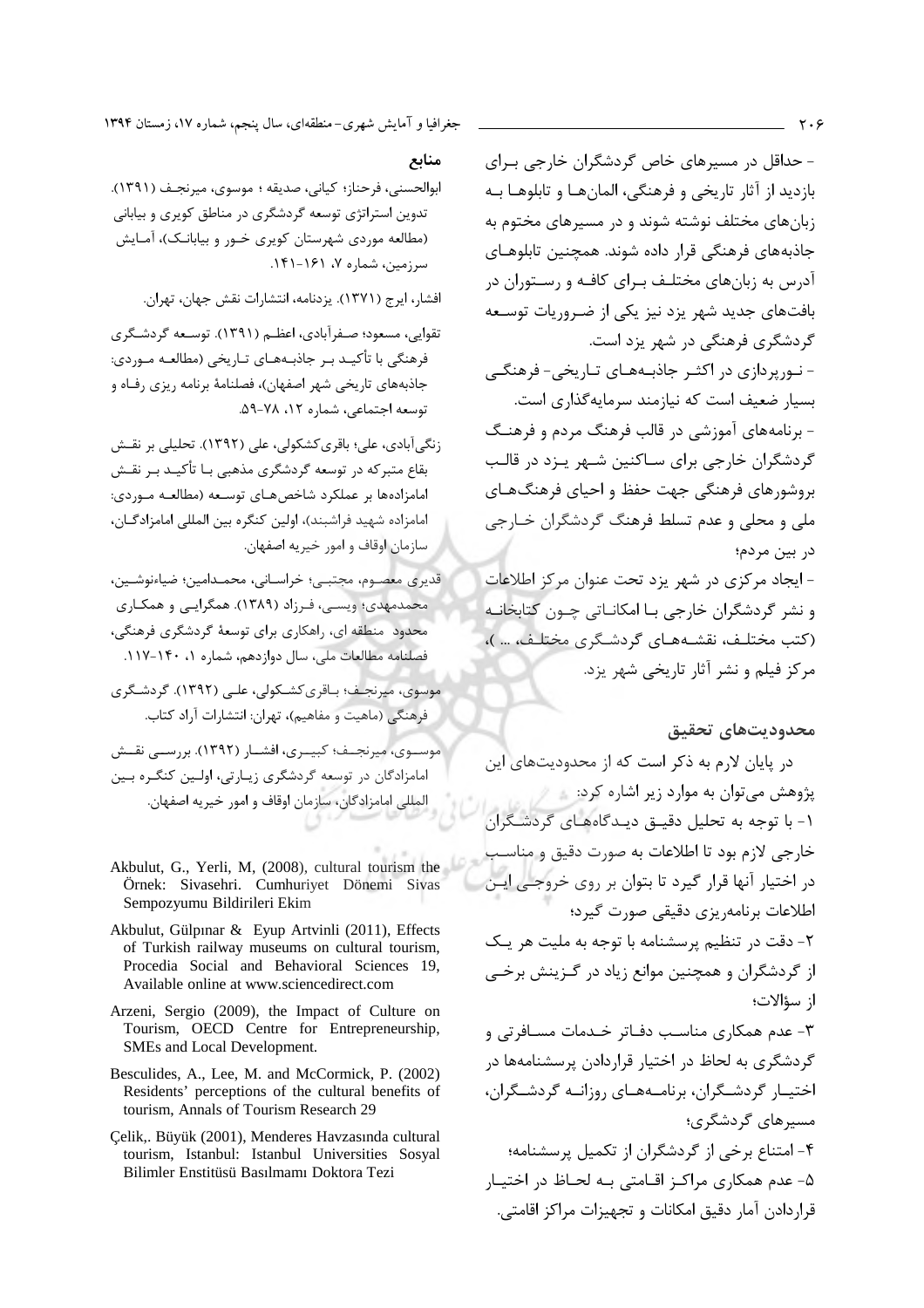- Özgüç, N, (1998), Truism Corafyası Özellikler & Bölgeler, Istanbul: country Kitabevi
- Raj, R. (2012) Contemporary cultural issues and policies for the region, Palermo Business Review 6 Special Issue, Facultad de Ciencias Económicas, Universidad de Palermo, Buenos Aires, Argentina. http://www.palermo.edu
- Richards, G. (2001), El desarrollo the truism cultural in Europe. Studios' Touristic 150
- Richards, G. (2007) Introduction: global trends in cultural tourism. In: Richards, G. (ed.) Cultural Tourism: Global and Local Perspectives. The Haworth Press, New York
- Sharpley, R. (2000), Tourism and sustainable development: exploring the theoretical divide. Journal of Sustainable Tourism
- Simmonds, Greg (2014), Tourism Management Department student, Destination BC Corp, Thompson Rivers University,
- Tighe, A. (1991), Research on cultural tourism in the United States. Travel and Tourism Research Association Proceedings
- Williams, D. (2001), Sustainability and public access to nature: contesting the right to roam. Journal of Sustainable Tourism 9
- Xiao, H. and Li, L. (2004), Villagers' perceptions of traditions: some observations on the development of rural cultural tourism in China. Tourism Recreation Research 29

عوامل مؤثر بر توسعهٔ گردشگری فرهنگی با رویکرد جذب گردشگرا

- Coccossis, H., (2008), Cultural heritage, local resources and sustainable tourism, Int. J. Serv. Technol. Manage, 10 (1)
- Grunewald, Rodrigo de Azeredo (2002), Tourism and Cultural Revival, Annals of Tourism Research, Vol. 29, No. 4
- ICOM and WFFM/FMAM, (2007), Declaration of the International Council of Museums (ICOM) and the World Federation of Friends of Museums (WFFM) for Worldwide Sustainable Cultural Tourism, http://icom.museum /fileadmin/user upload/ pdf/Statements/ENG/tourism2007 eng.pdf (accessed 21.02.11).
- Linnekin, J. (1997), Consuming Cultures: tourism and the commoditization of cultural identity in the island pacific. In: picard, m. and wood, R.E. (eds) Tourism, Ethnicity and the state in Asian and pacific societies. University of Hawaii press, Honolulu, Hawaii, pp. 215-250
- McKercher, B. and du Cros, H. (2002), Cultural Tourism: The Partnership between Tourism and Cultural Heritage Management. Hayworth Hospitality Press, New York
- Nuryanti, W. (1996), Redefining cultural heritage through post-modern tourism, In: Robinson, M., Evans, N. and Callaghan, P. (eds) Managing Cultural Resources for the Tourist. Athanaeum Press, Gateshead, UK
- OECD (2009), the Impact of Culture on Tourism, OECD, Paris

یکاه علوم انسانی و مطالعات فرسیخی<br>بر بال جامع علوم اتسانی

207 .... -